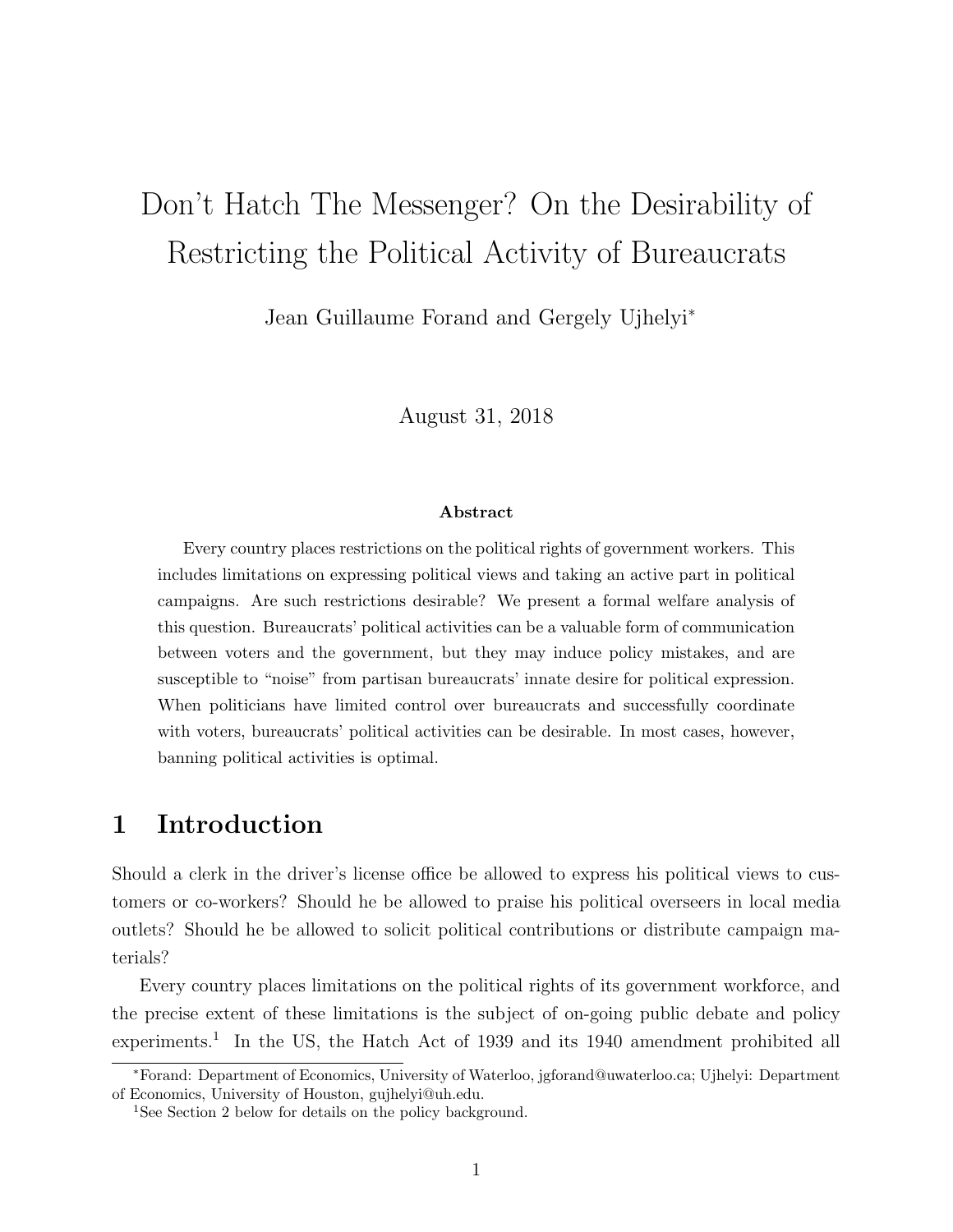federally funded workers from taking an active role in political campaigns, including while off duty. Over the years, courts have interpreted this to prohibit such activities as serving on a party committee, displaying a campaign poster in the workplace, or writing a series of editorials on a presidential candidate in a newsletter for government workers. Major revisions to this law were passed in 1974, 1993 and 2012, in general relaxing some of the prohibitions for some groups of employees. In spite of this, the number of new cases of suspected Hatch Act violations has risen as recently as the period following the 2016 presidential election.

The main argument for limiting the political activities of bureaucrats is that these would disrupt the efficient provision of public services. The main argument against the limitations is the value of government workers' expressing their views, which is both a basic right and a potentially important source of information in politics. In evaluating the limitations, the US Supreme Court explicitly established a "balancing test" where the employee's "interest as a citizen in making public comment must be balanced against the State's interest in promoting the efficiency of its employees' public services." (Pickering v. Board of Education, 391.U.S. 563, 1968, p563)

In this paper, we provide a model to evaluate the conditions under which voters benefit from limits on bureaucrats' political activities. This formalizes and extends some of the arguments made in the policy debates. Under some assumptions, our results provide a rationale for the evolution of regulations observed in the US, from stricter to more relaxed rules. In most cases, however, we find that banning political activities is optimal.

Our model has three players, a politician, a bureaucrat, and a voter. In the first period, a policy is implemented and the bureaucrat may engage in political activities (which we refer to as "campaigning") on behalf of the politician. The voter observes the implemented policy and whether the bureaucrat campaigns, and decides whether to reelect the politician. In the second period, another policy is implemented, and the game ends.

The politician may be good (share the voter's preferences) or bad. In order to get reelected, she may do two things. First, she can attempt to implement a "popular" policy that the voter will interpret as a positive signal of her quality. Second, she may ask the bureaucrat to campaign. Campaigns can generate votes directly: with some probability, the voter is "impressionable" and reelects the politician if and only if the bureaucrat campaigns. In addition, for sophisticated voters, the presence (or absence) of campaigns can also serve as a signal of politician quality. Thus, campaigning bureaucrats provide a potentially valuable way for politicians to communicate with voters.

Campaigns, however, are a noisy channel of communication, because some bureaucrats are intrinsically motivated to campaign. Specifically, these bureaucrats whom we call "partisans" campaign irrespective of whether the politician asks them to do so. This makes it more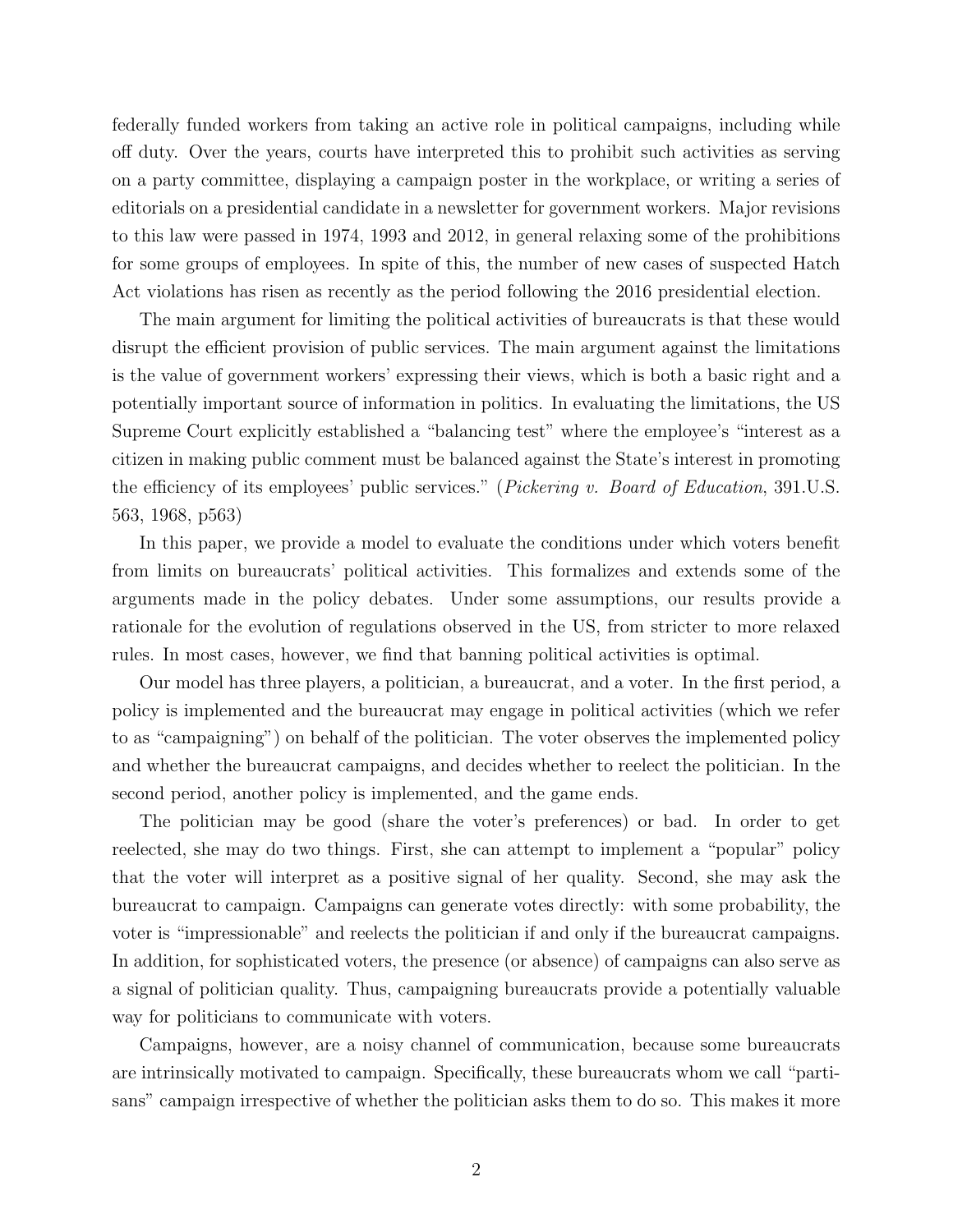difficult for voters to learn about the politician's type from bureaucrats' political activities. In addition, campaigns can have policy costs: engaging in a campaign uses bureaucrats' resources, and may result in them performing worse on the job. This can result in a worse policy outcome.

Analyzing the equilibria of this multidimensional signaling game formalizes some of the existing policy arguments, and introduces some new considerations. Lower policy costs tend to make bureaucrats' political activities more desirable. At the same time, low policy costs are not sufficient for campaigns to be optimal. While campaigns can allow effective communication between politicians and voters, there are multiple equilibria, and effective communication requires coordination. The polity may end up in Pareto inferior equilibria in which politicians rely on bureaucrats' campaigns "too much," or "too little." In this sense, allowing bureaucrats' political activities is optimal only if voters trust that they will be used effectively.

Another key consideration in whether political activities can fulfill their potential benefits is the institutional environment regulating the interaction of politicians and bureaucrats. We compare two scenarios: weak political control, where bureaucrats can decide to say no to a politician's request for political activities, and strong control, where bureaucrats can be forced to campaign. We show that allowing political activities can only be optimal in the first case. When politicians have strong control, banning campaigns is always optimal. The reason for this asymmetry is that the signaling role of campaigns is inverted between the two environments: under weak control, good politicians use campaigning bureaucrats to signal their type, while under strong control, they signal their type by not politicizing the bureaucracy. The latter requires the policy costs of campaigns to be large, and in equilibrium these costs dominate any signaling benefits that political activities may provide.

Our results also speak to freedom of speech considerations which would suggest that allowing campaigns is more desirable when more bureaucrats have an innate desire to campaign. In our model, this type of political expression also has costs: when bureaucrats are more likely to campaign on their own, this makes campaigns less informative to voters about the politician. Partisan bureaucrats' political activities create noise in the communication between politicians and voters, and this tends to make allowing political activities a less desirable policy.

Finally, our model highlights that campaigning bureaucrats are only one of the potential ways for politicians and voters to communicate. As in most political agency models, electoral screening can also be based on the policies implemented. Whether campaigns should be allowed depends on which screening mechanism is better and on how the two interact. We show that banning political activities can sometimes improve electoral screening through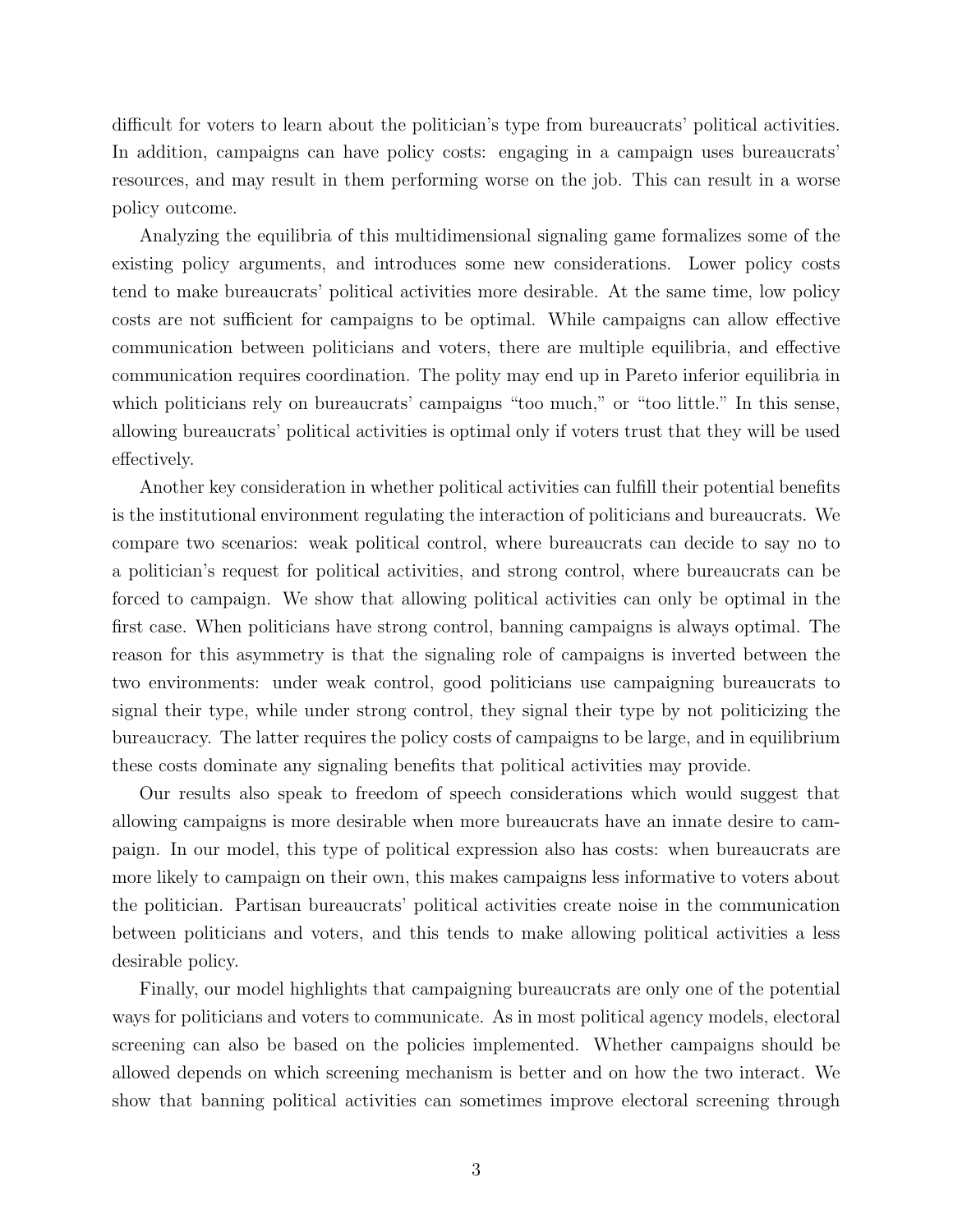policies.<sup>2</sup>

We are not aware of a formal welfare analysis of Hatch Act type regulations in either economics or political science. One closely related literature is that on civil service rules, which studies the complementary issues of politicians' control over bureaucrats' policy-making abilities, and the hiring and firing of bureaucrats (Gailmard and Patty, 2007; Ting et al., 2013; Ujhelyi, 2014; Huber and Ting, 2016; Forand, 2017). In contrast to these papers we explicitly focus on bureaucrats' political activities, which provides an additional dimension through which politicians and voters interact.<sup>3</sup> We model a ban on political activities as an institutional constraint, and ask about the welfare effects of this constraint in a political agency framework. This approach adds more broadly to the literature on agency relationships in government which has focused on questions like the desirability of putting politicians or bureaucrats in charge of certain policies (Maskin and Tirole, 2004; Alesina and Tabellini, 2007), or incentivizing bureaucrats to better serve their clients (Besley and Ghatak, 2005; Prendergast, 2007). One particularly relevant study is the analysis by Ting (2008) of when allowing whistleblowing in government is beneficial. Both his study and ours are concerned with a bureaucrat's action conveying information to an "outsider," but while Ting (2008) looks at a bureaucrat who reveals information about a manager to a principal (the politician), we consider a bureaucrat whose action reveals information about the politician to a voter.

## 2 Background: Regulating the political activities of bureaucrats

In the US, the Hatch Act of 1939 and its 1940 amendment introduced broad prohibitions on the political activities of all federally funded workers.<sup>4</sup> These workers were prohibited not just from using their "official authority or influence for the purpose of interfering with an election or affecting the outcome thereof," but also from taking "an active part in political management or in political campaigns," including while off duty (Section 9(a), Hatch Act of 1939). The Act covered all federal employees, as well as state and local government employees funded at least in part from federal sources. Regulating state and local government employees

<sup>&</sup>lt;sup>2</sup>This idea is reminiscent of Coate (2004), where banning a form of political participation (in his case, campaign contributions) makes some actions of politicians (campaign advertising) a more effective way to signal their quality.

<sup>3</sup>Relative to papers in this literature where politicians communicate with voters through only one channel (e.g., through the policies implemented by bureaucrats in Ujhelyi (2014) or by delegating authority to bureaucrats in Fox and Jordan (2011)), our setting is one of multidimensional signaling.

<sup>4</sup>For a history of the Hatch Act and related Supreme Court cases, see, e.g., Eccles (1981), Bloch (2004) and Azzaro (2014).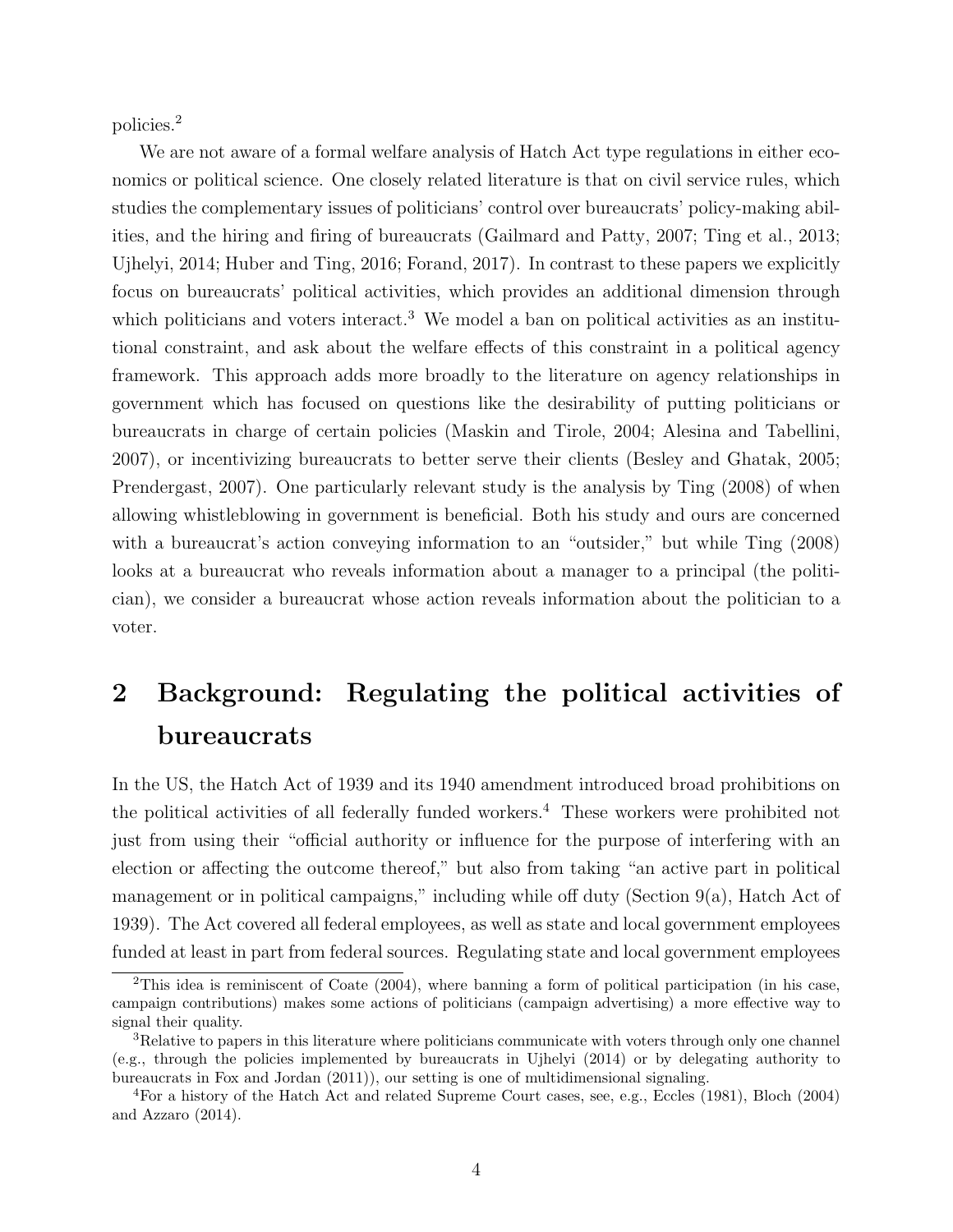funded wholly from non-federal sources was left to these lower level governments, and many states have over time passed "little Hatch Acts" similar to the federal act for this purpose.

Since the Hatch Act was originally passed, it has been the subject of recurring attention from both Congress and the courts. In 1974 the Federal Election Campaign Act Amendments relaxed some of the Hatch Act's prohibitions on state and local workers, allowing them to campaign for and hold office in political organizations. Additional attempts to amend the Act failed in 1976, 1977, 1988, and 1990. In 1993, another act liberalizing the Hatch Act's provisions was signed into law, allowing extensive off-duty political activities for federal employees. In 2012, the Hatch Act Modernization Act further lifted prohibitions on political activities by allowing federally funded state and local workers to participate in partisan political campaigns - but only as long as their salary is not entirely funded from federal sources.

The majority of the provisions of the Hatch Act and its amendments concern political activities and expression on behalf of a candidate or political party. Resulting court cases involved such matters as a federal employee serving on a political party committee, a city employee circulating campaign literature and soliciting contributions while off-duty, government workers displaying campaign posters in the workplace, and an employee writing a series of articles criticizing a presidential candidate in a magazine for federal workers (see Bloch (2004) and Azzaro (2014) for examples).<sup>5</sup> The number of new Hatch Act complaints was around 100 per year throughout the 1990s before rising sharply to 245 in 2005 and 526 in 2010. After a temporary decline, the number of new cases rose again after the 2016 presidential election.<sup>6</sup>

What are the key arguments for and against limiting the political activities of bureaucrats? The idea that these activities should be limited rests on two key arguments. The first argument is inefficiency: political activities by bureaucrats may take away their time and effort from the provision of public services. This has consistently been a leading argument in Supreme Court cases on the constitutionality of the Hatch act. In one of the first such cases, the court noted, "Congress and the President are responsible for an efficient public service. If, in their judgment, efficiency may be best obtained by prohibiting active participation by classified employees in politics as party officers or workers, we see no constitutional objection." United Public Workers v. Mitchell (330 U.S. 75, 1947, p99).<sup>7</sup>

<sup>&</sup>lt;sup>5</sup>Some provisions of the Hatch Act and related laws focus more specifically on prohibiting government workers from running as candidates themselves. Since this raises a different set of issues than political activities on behalf of others, we do not deal with this aspect of the prohibitions here.

<sup>6</sup>These figures are for the number of new complaints reported to the Office of Special Counsel, the office tasked with enforcing the Hatch Act (OSC Annual Reports to Congress, various years, available at https://osc.gov/reportsandinfo).

<sup>&</sup>lt;sup>7</sup>In another landmark case, *Pickering v. Board of Education*, the Court considered four specific ways in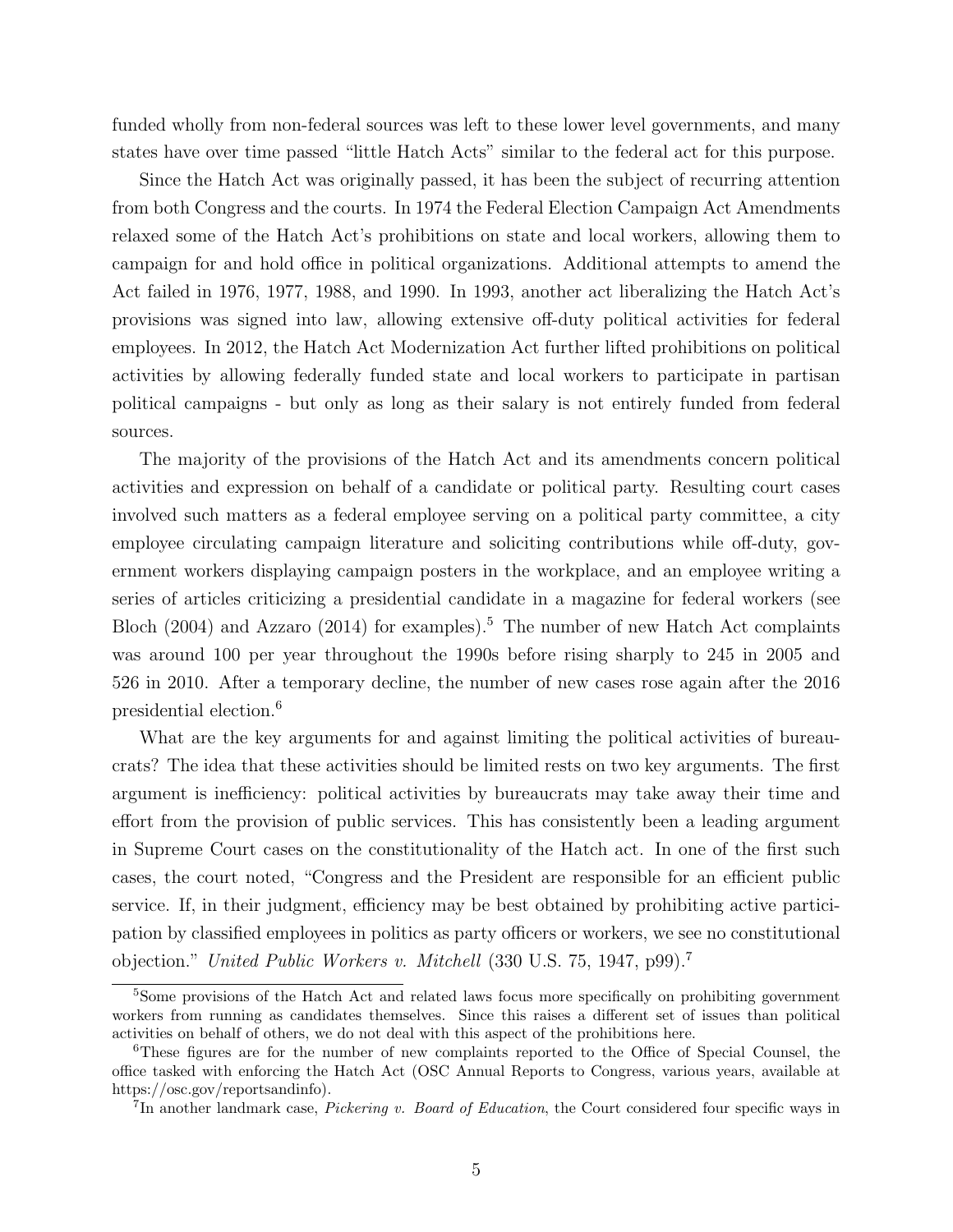The second main argument for limitations is unfair electoral advantage. Bureaucrats engaging in political activities on behalf of the incumbent provide an electoral advantage to these politicians. Potential challengers, by contrast, do not have this resource at their disposal (Gely and Chandler, 2000; Bloch, 2004).

The leading argument against limitations on political activities is individuals' right to freedom of expression. As one representative put it during the congressional debate preceding the adoption of the Hatch Act: "you are proposing to reach out to millions of people [...] to gag them and handcuff them in the exercise of their political rights." (quoted in Bloch (2004), p232). In evaluating the constitutionality of the limitations, the Supreme Court explicitly created a balancing test to weigh the efficiency impacts discussed above against freedom of speech considerations: the employee's "interest as a citizen in making public comment must be balanced against the State's interest in promoting the efficiency of its employees' public services." (Pickering v. Board of Education, 391.U.S. 563, 1968, p563). One version of this argument is more consequentialist: since bureaucrats are experts on the government, their political participation is particularly valuable and should be encouraged: "the Hatch Act mistakenly penalizes and prohibits many of our well-informed citizens from full participation."<sup>8</sup> For example, Norton (2009) criticizes several Supreme Court rulings that upheld limitations on government workers' freedom of expression and argues that such expression would provide valuable information to the public.

Our model and results formalize some of these arguments, show their implications, and introduce some new ones.

## 3 Model

We consider a model with two periods and three players: a politician, a bureaucrat and a voter. In the first period, a policy outcome will be implemented and, when this is permitted, the bureaucrat may engage in political activities. After the first period, the voter decides whether to reelect the politician based on the policy and any political activities of the bureaucrat. In the second period, another policy outcome is implemented, and the game ends.

At the start of each period, a state of the world  $S \in \{-1,1\}$  is realized and observed by the

which public employees' political speech could hinder efficiency. First, speech may affect "the government's ability to maintain discipline by superiors or harmony among coworkers;" second, it may impact the "personal loyalty and confidence" that may be necessary for proper functioning; third, it may hinder "an employee's ability to perform his job;" and finally speech could affect "an employer's ability to provide government services in an effective manner." (Gely and Chandler, 2000, p785).

<sup>8</sup>Former US senator F.E. Moss in his foreword to Eccles (1981), p xi, emphasis added.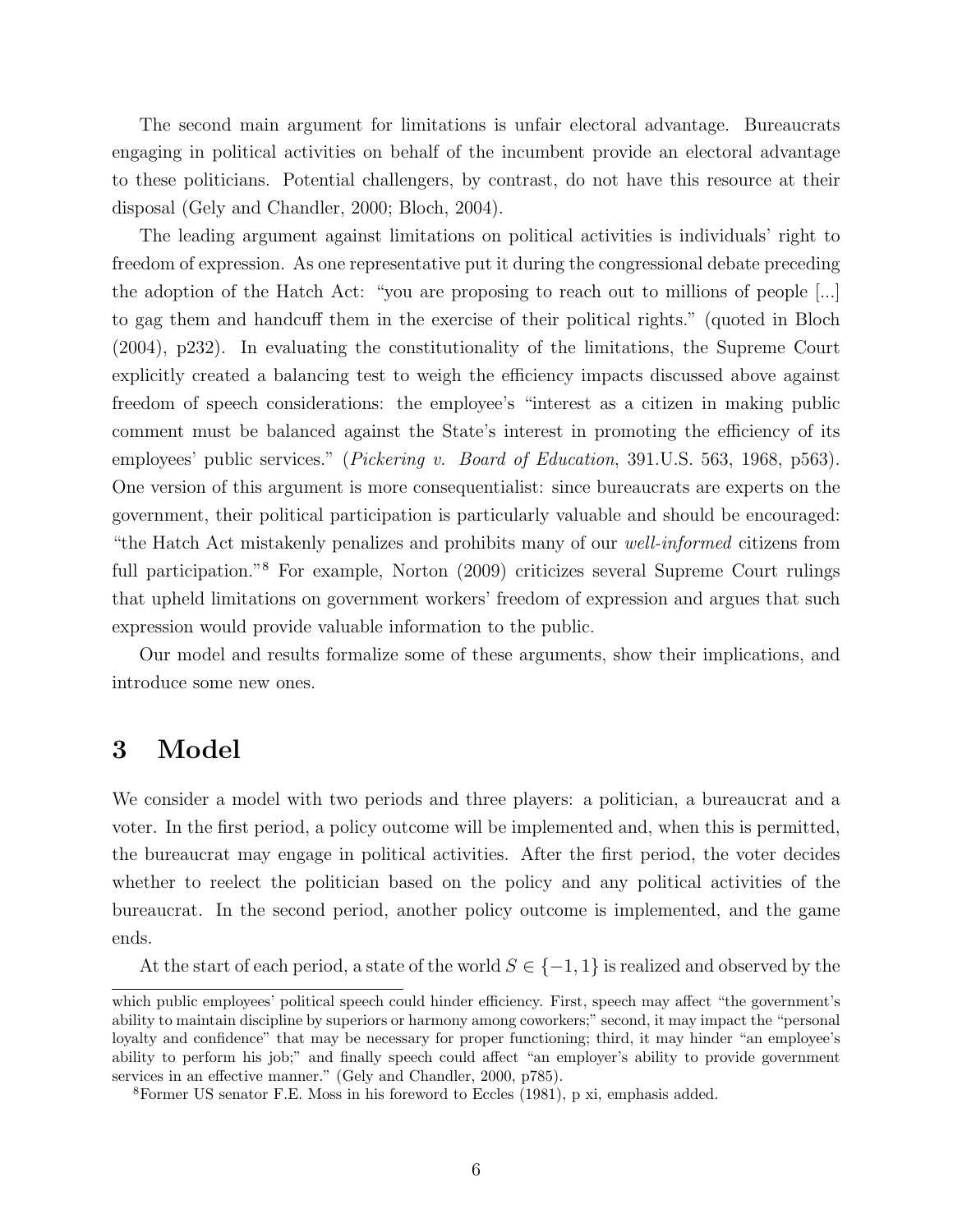bureaucrat and the politician but not the voter. State 1 is more likely:  $Pr(S = 1) = p > 1/2$ . A policy outcome  $X \in \{-1, 1\}$  will be jointly determined by the politician and the bureaucrat and observed by all players. We will refer to a policy outcome that matches the state  $(X = S)$ as "good," while a policy different from the state  $(X = -S)$  is "bad." Note that the voter sees the policy outcome, but does not know whether it is good or bad. Because state 1 is more likely, we will call  $X = 1$  the (ex ante) more "popular" policy outcome.

Depending on the institutional framework, the bureaucrat may engage in political activities. We will refer to these simply as "campaigning," and let  $C = 1$  if the bureaucrat campaigns and  $C = 0$  otherwise. There are two reasons a bureaucrat may campaign when this is permitted. First, some bureaucrats are "partisans," i.e., intrinsically motivated to campaign for the politician in office. When campaigning is allowed these bureaucrats always campaign. The probability that the bureaucrat is partisan is  $\alpha$ . Second, the politician in office may direct the bureaucrat to campaign. Whether a non-partisan bureaucrat obeys this request depends on the strength of the politician's control over the bureaucracy. In Section 5 we consider the case of weak political control, where the bureaucrat can decide to say no to the politician's request. In Section 6 we study the model with strong political control, where the politician has enough power to compel the bureaucrat to campaign. Note that a nonpartisan bureaucrat does not campaign if he is not directed to do so (for example, campaigning may require resources from politicians, which partisan bureaucrats have access to on their own but non-partisans do not).

Campaigning bureaucrats generate votes for the politician. We model this by assuming that some voters are impressionable and reelect the politician if and only if the bureaucrat campaigned in period 1.<sup>9</sup> The probability that the voter is impressionable is  $(1 - \rho)$ . Campaigning also affects the policy outcome. For example, a bureaucrat who campaigns may be less productive or more likely to make a mistake on the job. These policy costs of campaigning bureaucrats will be an important feature of the policy determination process which we describe next.

In each period, the politician observes the state and chooses a policy  $x \in \{-1,1\}$ . If the politician chooses the bad policy  $(x = -S)$ , then the policy outcome will be simply the policy chosen. If the politician chooses the good policy  $(x = S)$ , then the policy outcome also depends on whether the bureaucrat is campaigning. In particular, if the bureaucrat campaigns, the policy outcome will be good with probability  $(1-\kappa)$  but bad with probability

<sup>&</sup>lt;sup>9</sup>The assumption that impressionable voters reelect with probability 0 if the bureaucrat does not campaign is for simplicity. This can be changed to any fixed probability without qualitatively affecting our results.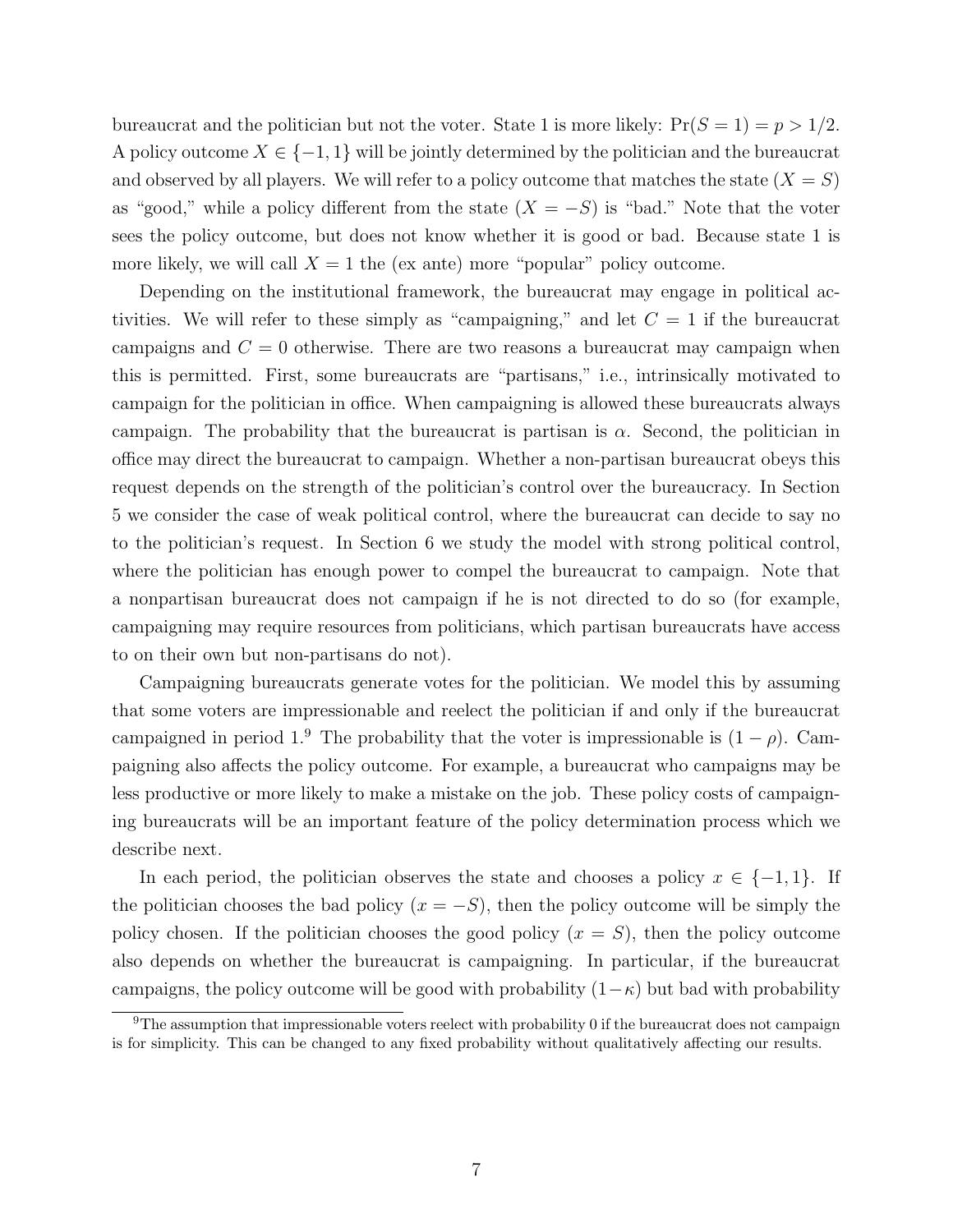$\kappa$ . Formally, we have

$$
Pr(X = S | x, C) = \begin{cases} 0 & \text{if } x = -S \\ 1 & \text{if } x = S \text{ and } C = 0 \\ 1 - \kappa & \text{if } x = S \text{ and } C = 1. \end{cases}
$$

This reduced form specification of the policy process captures the idea that implementing good policy outcomes requires both the politician and the bureaucrat. The politician can unilaterally ensure a bad policy outcome, but even if she chooses a good policy the implemented policy outcome may be bad when the bureaucrat is distracted by campaigning.

After period 1, an election takes place and the voter decides whether to reelect the incumbent. If she does not reelect, another politician is chosen randomly. Period 2 is a simplified version of period 1: a new state of the world is drawn; the politician in office chooses a new action; but there is no campaigning and no elections.

The voter prefers good policies: in any period, she obtains a payoff of 1 if  $X = S$  and 0 otherwise. The politician may be good (type  $G$ ) or bad (type  $B$ ), and her type is observed by the bureaucrat but not the voter. The probability of a good politician is Π. Good politicians are policy-motivated and public-spirited: in any period, they obtain a payoff of 1 if the good policy is implemented  $(X = S)$  and 0 otherwise, whether they hold office or not. Bad politicians are rent seekers whose preferences are the opposite of voters': in any period in which they are in office, they obtain a payoff of 1 if the bad policy is implemented  $(X = -S)$ . If they are out of office or if  $X = S$ , they obtain a payoff of 0. Non-partisan bureaucrats are also public-spirited: in any period, they obtain a payoff of 1 if  $X = S$  and 0 otherwise. Every player discounts period 2 payoffs by factor  $\delta < 1$ . Note that voters, good politicians and non-partisan bureaucrats all share the same preferences.

As described above, with probability  $1 - \rho$  the voter is impressionable and responds to campaigns mechanically. With probability  $\rho$ , she is "sophisticated," and uses her observation of implemented policies and whether or not the bureaucrat campaigns to update her beliefs regarding the politician when deciding whether to reelect.

Strategies and equilibrium. In period 2, good politicians find it optimal to choose action  $x = S$  and bad politicians find it optimal to choose action  $x = -S$ . Furthermore, the voter and the bureaucrat make no decisions in period 2, so that we only describe strategies for all players in period 1. Given a politician of type  $\theta \in \{G, B\}$  and a state S, a policy strategy  $x_S(\theta) \in \{1, -1\}$  specifies the policy chosen by the politician. Denote the campaign strategy of this politician by  $\gamma_S \in \{0,1\}$  for good politicians and  $\beta_S \in \{0,1\}$  for bad politicians: this is the probability with which the politician directs the bureaucrat to campaign. For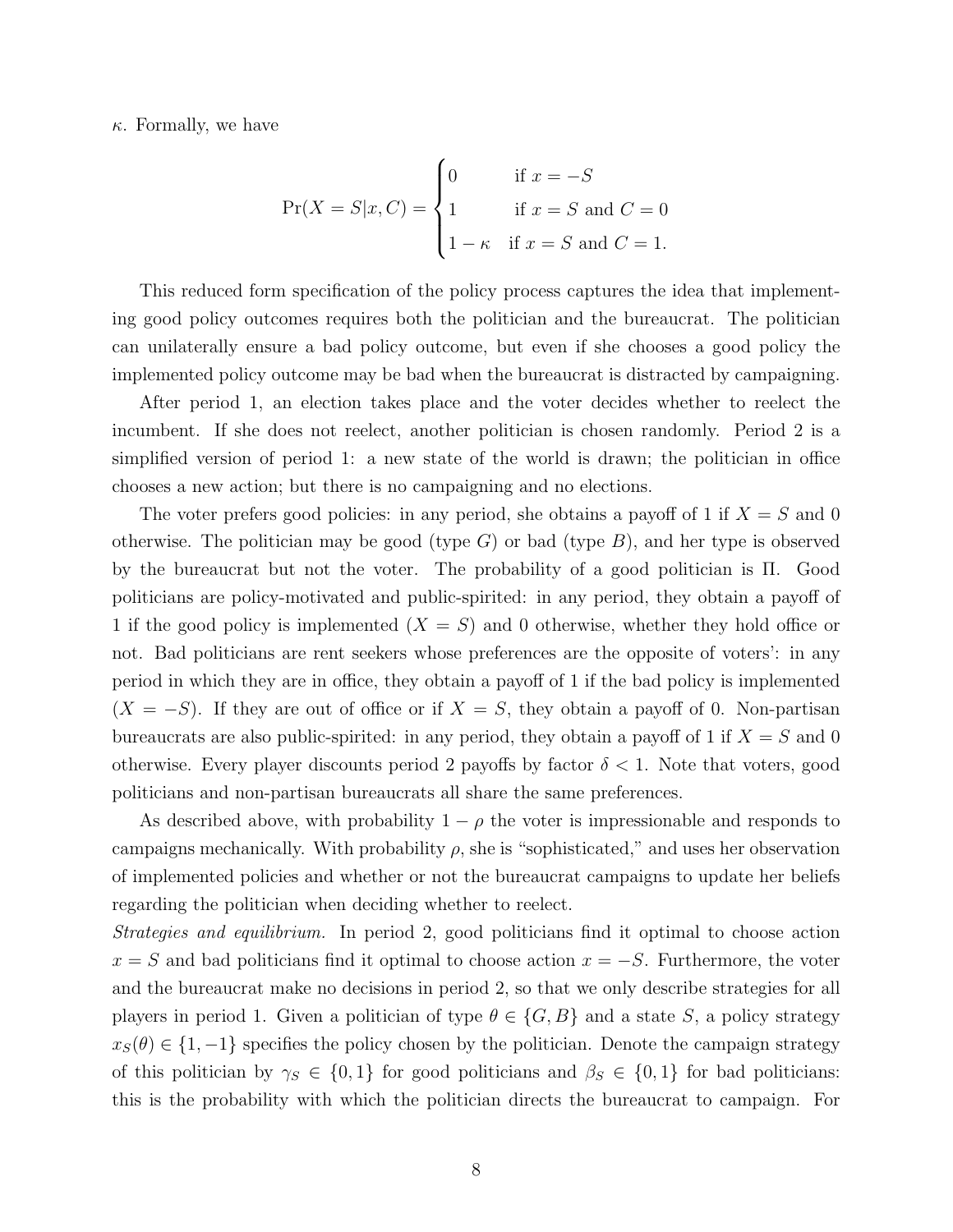non-partisan bureaucrats, a campaign strategy  $c_S(\theta) \in \{0,1\}$  describes the bureaucrat's response to a request for a campaign by a politician of type  $\theta$  in state S (i.e.,  $c_S(\theta) = 1$ if the bureaucrat campaigns conditional on a request being made). The voter's belief is described by the probability  $\Pi(X, C)$  that the politician is of type G conditional on observing policy outcome X and campaign activity  $C$  by the bureaucrat. A pure strategy perfect Bayesian equilibrium  $(x_S, \gamma_S, \beta_S, c_S, \hat{\Pi})$ , henceforth an equilibrium for short, is a profile of strategies and voter beliefs such that  $(i)$  policy choices and campaign requests are optimal for politicians given  $(c_S, \Pi)$  and campaign activities are optimal for non-partisan bureaucrats given  $(x_S, \gamma_S, \beta_S, \hat{\Pi})$ , (*ii*) for any policy outcome X and state S, a sophisticated voter reelects the incumbent if  $\hat{\Pi}(X, C) > \Pi$ , does not reelect if  $\hat{\Pi}(X, C) < \Pi$ , with her electoral decision unconstrained if  $\Pi(X, C) = \Pi$ , and (iii)  $\Pi$  is derived from  $(x_S, \gamma_S, \beta_S, c_S)$  through Bayes' rule whenever possible.

Discussion of model assumptions. Our setup is not meant to provide a comprehensive model of bureaucrats' role in policy making and politics. Rather, the goal is to include in the most parsimonious way possible some of the key components of the policy debates on the regulation of bureaucrats' political activities (as described in Section 2). To this end, the possible inefficiencies that can arise when bureaucrats spend some of their time campaigning are captured by the policy cost  $\kappa$ . The possibility that campaigns give the incumbent politician an electoral advantage are represented by  $1 - \rho$ , the share of voters whose vote is automatically secured through campaigns. From freedom of speech arguments, we take the idea that some share  $\alpha$  of the bureaucrats have an innate desire to engage in political activities. While we do not take a stand on the direct value of this freedom, we study how the size of  $\alpha$  affects the desirability of political activities indirectly. Finally, the idea that voters can learn valuable information from bureaucrats is at the heart of our approach. Our model extends this idea by considering that some "sophisticated" voters may learn not just from the content of bureaucrats' expression, but also from observing whether or not bureaucrats are expressing themselves (i.e, whether or not they are campaigning). In some cases, this will include learning from the absence of campaigns - this idea is similar to situations where a public official's reputation is enhanced by the absence of political scandals.

We do not model the details of bureaucrats' political activities. Campaigns in our model may refer to any action that a politician directs a bureaucrat to do and that is observed by voters. Campaigns may be ideological or issue-oriented - indeed the Hatch Act's prohibitions have been applied to both types of political expression. In our setup, what matters is that the activity both distorts policy-making and creates an electoral advantage for the incumbent through the impressionable vote.

One aspect of bureaucrats' political activities that is missing from our setup is the pos-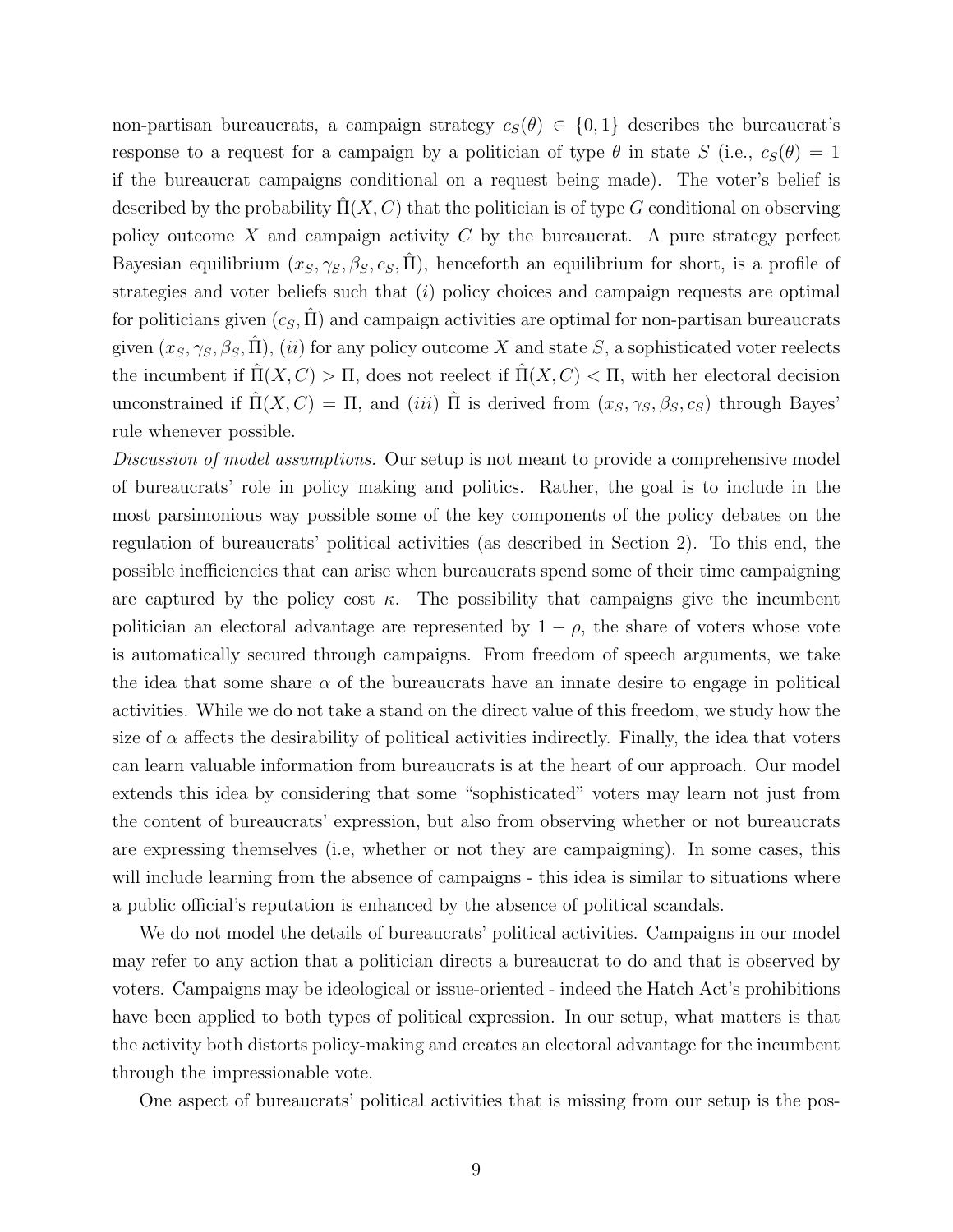sibility of negative campaigns: a bureaucrat's campaign against, rather than for the incumbent. Historically this possibility has not been an important consideration in the policy debates surrounding the Hatch act. These regulations were introduced in an environment where politicians had strong control over bureaucrats. Thus, the chief concern was curtailing the requests that incumbent politicians might make towards the bureaucracy, and these requests would be for positive campaigns. In line with these policy considerations, our model assumes that campaign activities of non-partisan bureaucrats must originate in a request by the politician. In this setting, adding the possibility of negative campaigns would only add more noise to voter learning since only partisan bureaucrats would engage in negative campaigns. Below we also consider the case of weak political control, where campaigns (by non-partisan bureaucrats) must still originate with the politician, but bureaucrats can say no to these requests. The next logical step would be to allow more political activism by non-partisan bureaucrats, also letting them initiate political campaigns. Here allowing for both positive and negative campaigns would be more interesting, and we leave this as a useful avenue for future research.

### 4 Preliminaries

Our main goal is to study whether voters benefit from allowing bureaucrats to engage in political activities. To do this, we first establish some benchmark results and describe the model's outcomes when political activities are prohibited.

In principle, politicians may have an incentive to choose policies that go against their preferences in period 1 in order to secure reelection. In our setting, this is not the case: all politician types choose stage optimal policies in all periods.

Lemma 1 In all equilibria, good politicians choose good policies and bad politicians choose bad policies in period 1  $(x_S(G) = S$  and  $x_S(B) = -S)$ .

**Proof.** See Appendix.

This result is due to discounting: the politician gets a payoff of 1 if her preferred policy X is implemented today and a payoff of  $\delta < 1$  if it is implemented tomorrow. A bad politician can always secure 1 by choosing the bad policy. For a good politician, even if a good policy outcome gets her thrown out of office for sure while the bad policy gets her reelected, choosing  $x = -S$  would yield  $\delta$ , while choosing  $x = S$  is at worst a lottery between  $\delta$  and 1, which is better.

By Lemma 1, politicians always choose their favorite policy in period 1, which means that good politicians are more likely to choose the popular policy  $x = 1$  and bad politicians are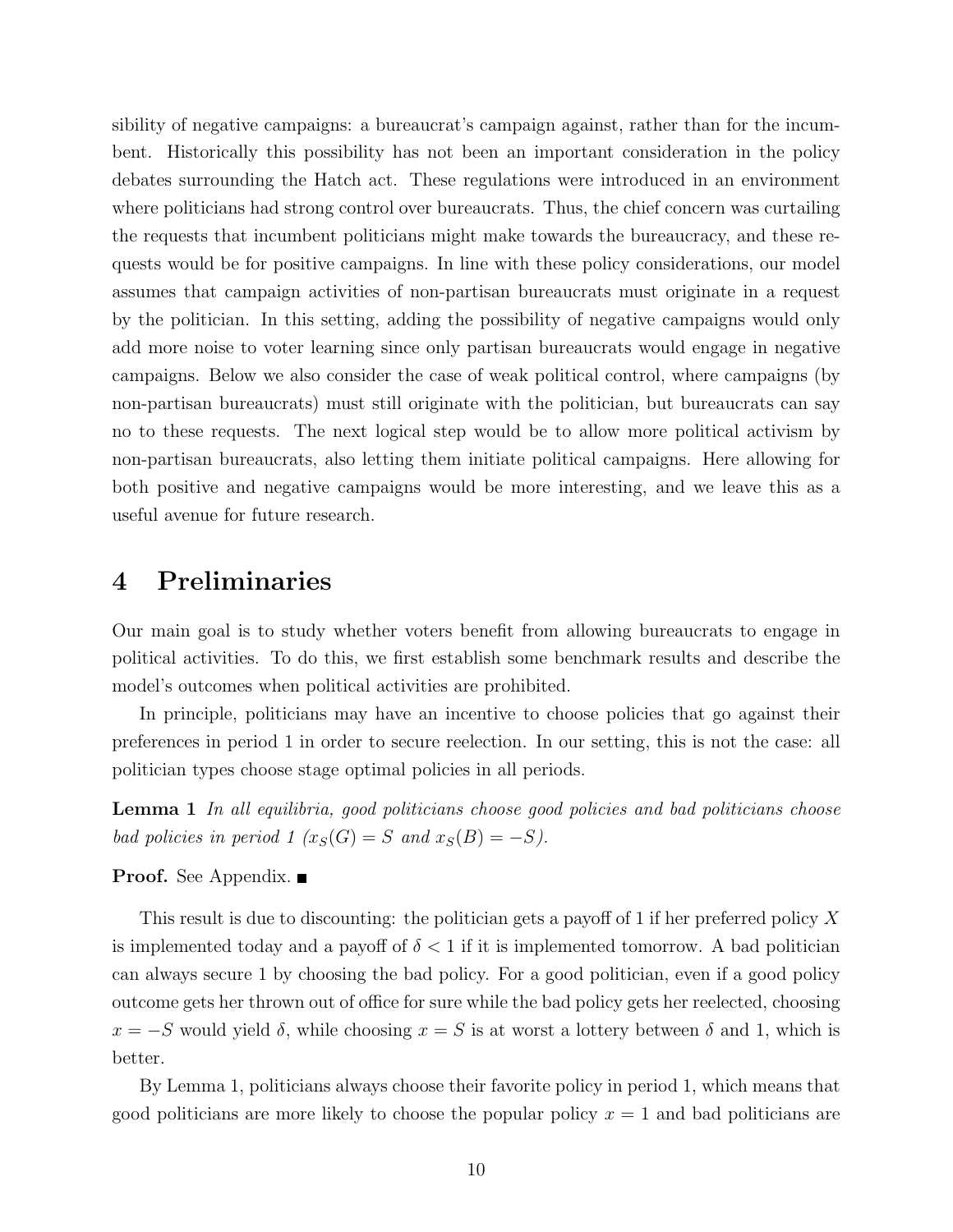more likely to choose the unpopular policy  $x = -1$ . When campaigns are prohibited, voters base their reelection decisions on policies alone. It follows that sophisticated voters reelect the politician if and only if  $X = 1$ , whereas, because there are no campaigns, impressionable voters never reelect.

Proposition 1 If political activities by bureaucrats are prohibited, sophisticated voters reelect politicians if and only if the popular policy outcome is implemented  $(X = 1)$ .

Voter welfare is determined by politicians' and bureaucrats' performance and by voters' ability to use elections to screen out bad politicians and reelect good ones. Fix any equilibrium, and let  $\sigma^G$  denote the likelihood of successful electoral screening when the politician is good, i.e., the the probability that, in equilibrium, a good politician is reelected. Let  $\sigma^B$ be the likelihood of successful screening when the politician is bad: the probability that a bad politician is thrown out of office. Let  $Q^G$  be the expected policy payoff to the voter in period 1 if a good politician is in office. (When a bad politician is in office, the voter's policy payoff in period 1 is always 0.) Voter welfare can then be written as

$$
W = (1 - \Pi)\delta\Pi\sigma^{B} + \Pi(Q^{G} + \delta\sigma^{G} + \delta(1 - \sigma^{G})\Pi).
$$

The first term corresponds to a bad period-1 politician: with probability  $\Pi \sigma^B$  she is replaced by a good politician in period 2. The second term is for a good period-1 politician. In this case, period-1 welfare is  $Q^G$ , while discounted period-2 welfare is  $\delta$  if either the politician is reelected, or if she is thrown out but replaced with another good politician.

Collecting terms, we get

$$
W = (1 - \Pi)\delta\Pi(\sigma^B + \sigma^G) + \Pi(Q^G + \delta\Pi). \tag{1}
$$

The electoral impact of regulating bureaucrats' political activity is conveniently captured by the "overall success" of electoral screening  $\sigma \equiv \sigma^B + \sigma^G$ , while the policy impact is measured by the quality of the period-1 policy,  $Q^G$ .

When political activities are prohibited, Proposition 1 implies that  $\sigma_{\emptyset}^G = p\rho$ ,  $\sigma_{\emptyset}^B =$  $p\rho + 1 - p$  and  $Q_{\emptyset}^G = 1$ . Thus, voter welfare in the benchmark is given by

$$
W_{\emptyset} = (1 - \Pi)\delta\Pi(2\rho p + 1 - p) + \Pi(1 + \delta\Pi). \tag{2}
$$

Note that, in the absence of campaigns, the voters' policy payoff from good politicians,  $Q^G$ , is maximized. This will not be the case when campaigns are allowed because of their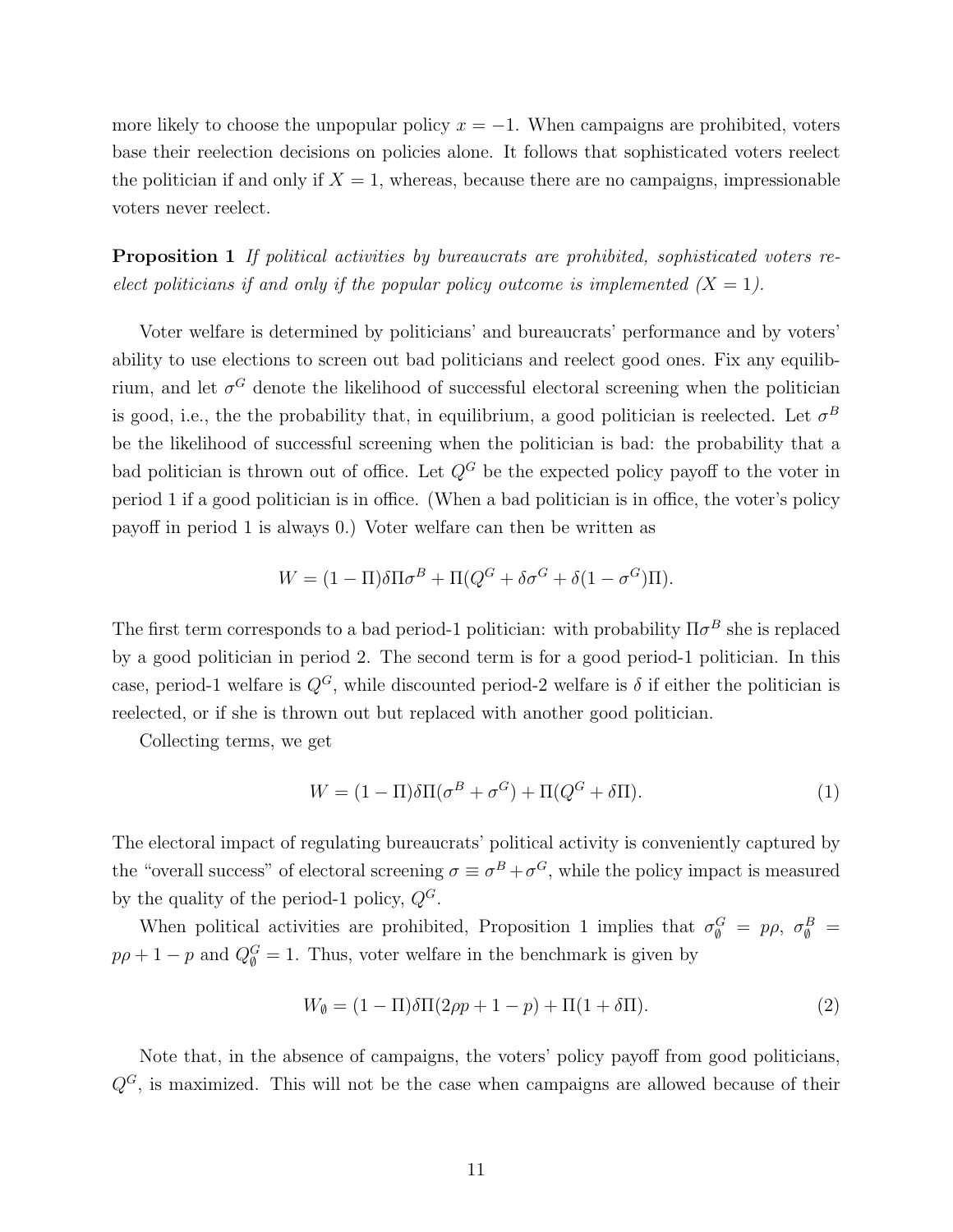associated policy costs. Therefore, allowing political activities can be optimal only if it increases the success  $\sigma$  of electoral screening.

Specifically, fix an equilibrium where political activities are allowed and the equilibrium where they are prohibited. Using  $(1)$ , the welfare effect of allowing bureaucrats to campaign can be written as  $W_A - W_\emptyset = \delta \Pi (1 - \Pi)(\sigma_A - \sigma_\emptyset) + \Pi (Q_A^G - Q_\emptyset^G)$ , where subscripts A and  $\emptyset$ stand for the regimes with and without campaigns, respectively. To simplify, we can divide by Π and express the welfare effect of allowing campaigns as

$$
\Delta W = \frac{W_A - W_{\emptyset}}{\Pi} \n= \delta (1 - \Pi)(\sigma_A - \sigma_{\emptyset}) + (Q_A^G - Q_{\emptyset}^G) \n= \delta (1 - \Pi)(\sigma_A - 2p\rho - 1 + p) + (Q_A^G - 1),
$$
\n(3)

where the last equality follows from (2).

## 5 The political activities of bureaucrats under weak political control

As we show below, the desirability of allowing bureaucrats to engage in political activities depends critically on the institutional framework governing the interactions of politicians and bureaucrats. We first study an environment with weak political control over bureaucrats. In particular, we assume that the bureaucrat may campaign but cannot be constrained to do so by the politician.

### 5.1 Equilibrium

When bureaucrats can refuse politicians' request for campaigns, they have control over the communication with the voters that campaigns allow. Since non-partisan bureaucrats have the same preferences as good politicians, they will always comply with a good politician's request to campaign. Thus, with a non-partisan bureaucrat and a good politician, a campaign will occur if and only if the politician asks. By contrast, with a non-partisan bureaucrat and a bad politician, a campaign will never occur. This is because whenever a bad politician could gain by having the bureaucrat campaign the bureaucrat would refuse, and whenever the politician could lose by having the bureaucrat campaign no request will be made.

Lemma 2 Suppose that political control over bureaucrats is weak and that the bureaucrat is non-partisan.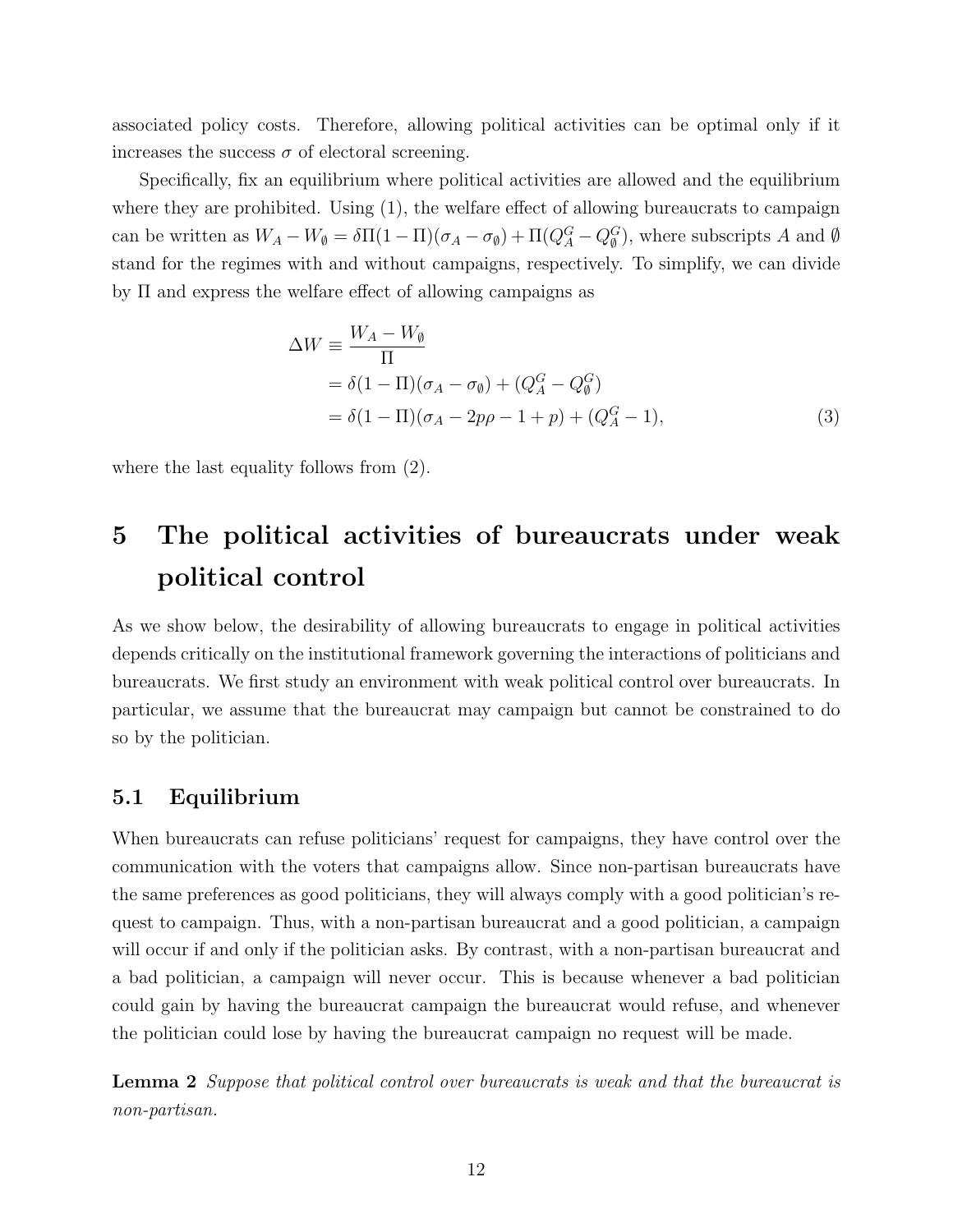- 1. If the politician is good, then a campaign occurs in equilibrium if and only if it is requested by the politician  $(c_S(G) = \gamma_S \text{ for all } S)$ .
- 2. If the politician is bad, then a campaign will never occur in equilibrium  $(c_S(B) \cdot \beta_S = 0$ for all S).

The following result characterizes the equilibria of our model in the case of weak political control. Given Lemmas 1 and 2, only the campaign requests that good politicians make of non-partisan bureaucrats and the voting decisions of sophisticated voters need to be determined. For simplicity, we focus on the case with few partisan bureaucrats ( $\alpha$  low). Note that if most bureaucrats were partisans, then politicians would have little role to play in bureaucrats' campaigns, and sophisticated voters would ignore campaigns when making electoral decisions. Combined with the fact that under weak political control non-partisan bureaucrats never campaign for bad politicians, focusing on  $\alpha$  low ensures that, in some states, campaigns can be informative of good politicians.<sup>10</sup>

### **Proposition 2** Suppose that  $\alpha$  is sufficiently small.

- 1. An equilibrium with no campaigns  $(\gamma_{-1} = \gamma_1 = 0)$  exists if and only if  $\kappa \geq \delta(1 \Pi$ [ $\rho \kappa + (1 - \rho)$ ]. In this equilibrium, the voter reelects if and only if the popular policy is implemented.
- 2. An equilibrium with full campaigns  $(\gamma_{-1} = \gamma_1 = 1)$  exists if and only if  $\kappa \leq \delta(1 \Pi)$ . In this equilibrium, the voter reelects if and only if the bureaucrat campaigns.
- 3. An equilibrium with campaigns following the unpopular policy only  $(\gamma_{-1} = 1, \gamma_1 = 0)$ exists if and only if  $\delta(1 - \Pi)(1 - \rho) \leq \kappa \leq \delta(1 - \Pi)$ . In this equilibrium, the voter always reelects with the popular policy but reelects with the unpopular policy only if the bureaucrat campaigns.
- 4. There does not exist an equilibrium with campaigns following the unpopular policy only  $(\gamma_{-1}=0, \gamma_1=1).$

**Proof.** See Appendix. ■

In equilibrium, whether the good politician asks a non-partisan bureaucrat to campaign involves a simple tradeoff: campaigns increase the probability of reelection, by convincing

<sup>10</sup>This in turn makes it possible for campaigns to be desirable: As discussed in Section 4, if campaigns do not improve electoral screening, then allowing them can never raise voter welfare. Our proof of Proposition 2 in the Appendix establishes our equilibrium results for all values of  $\alpha$ .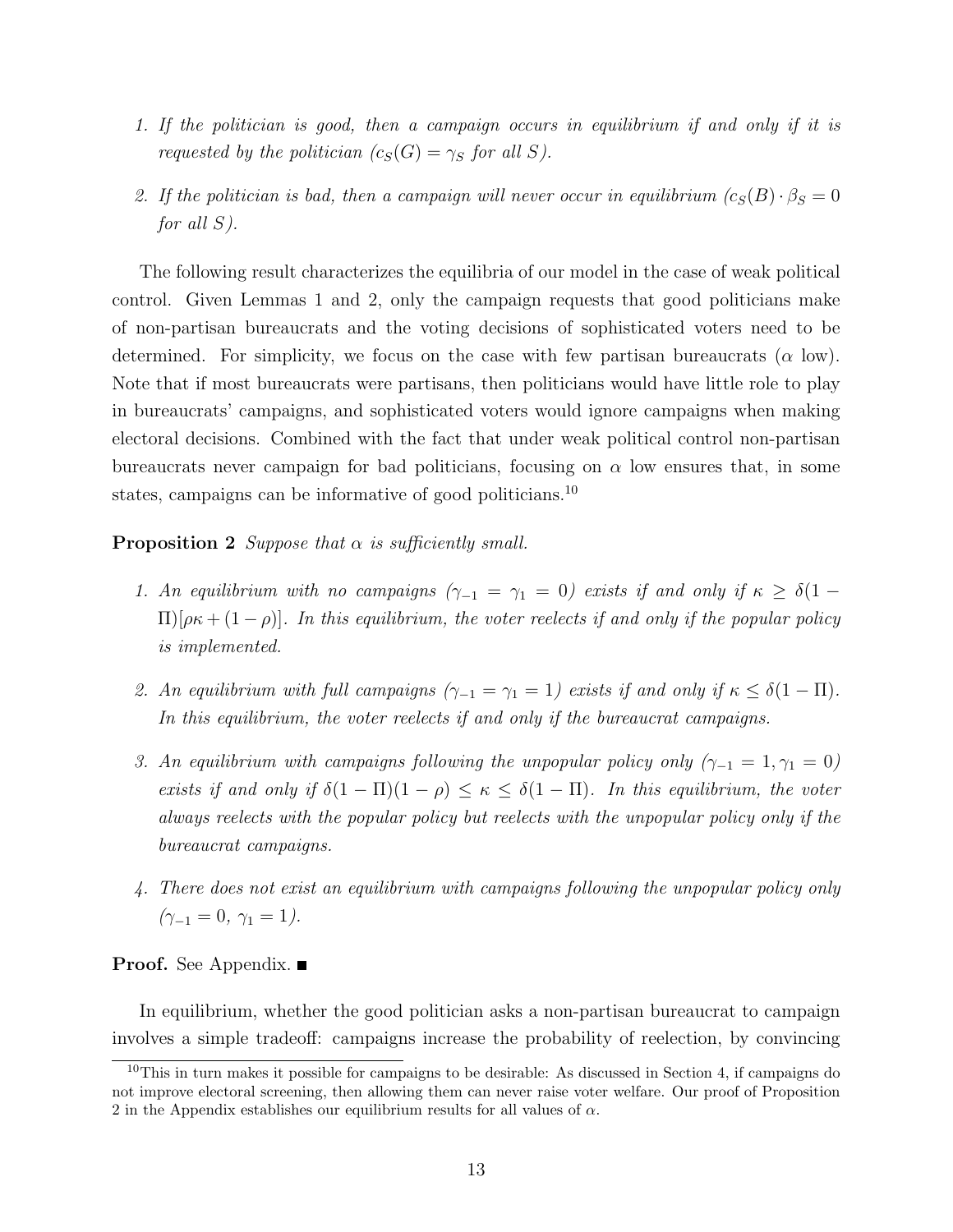both sophisticated and impressionable voters to support the incumbent; but they also decrease government performance. Therefore, in equilibrium, the intensity of campaigning is inversely related to their policy costs  $(\kappa)$ . No-campaigning equilibria exist when policy costs are high, and full-campaigning equilibria exist when they are low.

For intermediate costs, there also exists a partial-campaigning equilibrium. Here, a good politician who chose the unpopular policy uses campaigning bureaucrats to convince sophisticated voters that this choice was necessary, whereas no such persuasion is required if she implements the popular policy. In equilibrium, a good politician is willing to request campaigns following the unpopular policy because she cannot be reelected without them, but she refuses to impose the policy costs of campaigns following the popular policy because sophisticated voters reelect her without them. There is no corresponding partial-campaigning equilibrium in which bureaucrats only campaign for politicians that have chosen the popular policy. The reason for this is that with weak political control, good politicians' requests for campaigns generate positive spillovers: voters attribute all observed campaigns to good politicians whenever, in equilibrium, they expect good politicians to ask for campaigns following some policy. In that case, a good politician who is willing to secure reelection through campaigns following the popular policy can also secure reelection through campaigns following the unpopular policy, so that her campaign requests cannot differ across policies.

### 5.2 Voter welfare

Next, we turn to the welfare effects of allowing bureaucrats to campaign. In this model, bureaucrats' political activities can allow politicians to more effectively communicate with sophisticated voters. Recall that, if political activities are banned, unpopular policies always get a politician thrown out of office because a good politician cannot reveal to voters that choosing the unpopular policy was actually in their best interest. When political activities are allowed, this becomes possible. In Proposition 2, in the partial-campaigning equilibrium, good politicians use campaigning bureaucrats to signal their type to voters when they are forced to choose an unpopular policy to maximize voters' utility. In the full-campaigning equilibrium, campaigns completely replace policies as the communication channel between voters and politicians. Here, voters reelect only if they see a campaign, and good politicians use campaigning bureaucrats to signal their type regardless of the policy that they are implementing.

Using campaigning bureaucrats as a communication channel between politicians and voters is not without costs. First, in general there is no guarantee that campaigns are a superior channel than relying on policies alone. When signaling through policies is more effective, al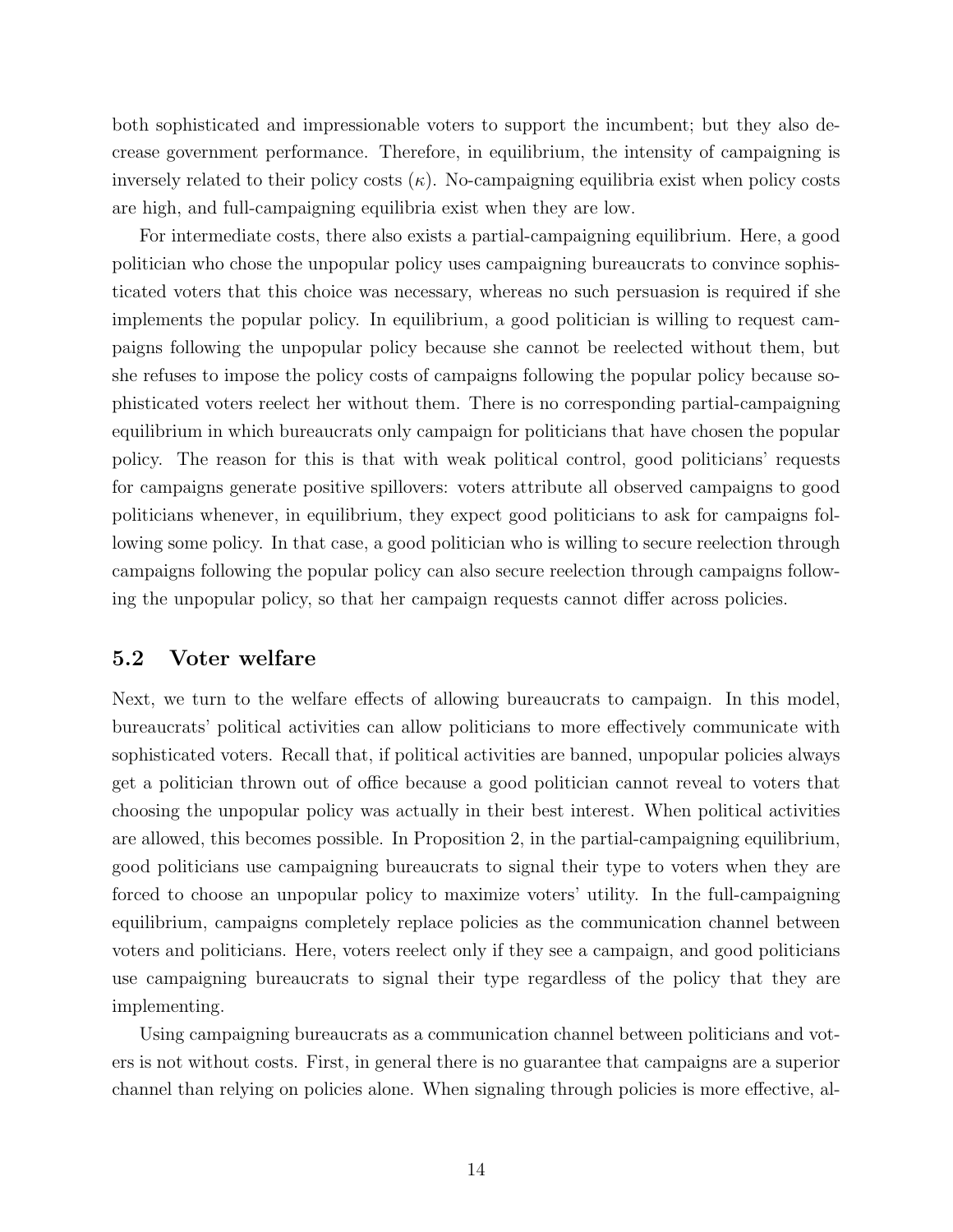lowing political activities may crowd out this more effective communication channel. Second, even if voters continue to use policies to evaluate politicians, campaigns can blur this signal because a policy will sometimes reflect the bureaucrat's mistake rather than the politician's action. Third, due to their policy costs, bureaucrats' campaign activities lower the expected quality of implemented policies. Whether allowing political activities is beneficial depends on comparing the impact of this regime on signaling with the negative impacts on the quality of policies.

#### **Proposition 3** Suppose that  $\alpha$  is sufficiently small.

- 1. Banning campaigns by bureaucrats is optimal whenever voters expect the no-campaigning equilibrium.
- 2. When campaigns are expected in equilibrium, allowing campaigns always benefits impressionable voters, while it may benefit or hurt sophisticated voters. In particular,
	- (a) Banning campaigns by bureaucrats is optimal if

$$
\kappa \ge \kappa_P \equiv \frac{\delta(1-\Pi)}{1-p(1-\alpha)} \left[ (1-p)(1-\alpha) - \alpha \rho (2p-1) \right].
$$

(b) Allowing campaigns by bureaucrats is optimal if

$$
\kappa \leq \kappa_F \equiv \delta(1 - \Pi) \left[1 - \alpha - \rho(2p - 1)\right],
$$

where  $\kappa_F < \kappa_P$ .

(c) If  $\kappa_F \leq \kappa \leq \kappa_P$ , allowing campaigns by bureaucrats is optimal if voters expect the partial-campaigning equilibrium but banning campaigns is optimal if voters expect the full-campaigning equilibrium.

### **Proof.** See Appendix. ■

If in equilibrium politicians do not use campaigning bureaucrats to communicate with sophisticated voters, then allowing campaigns is never optimal. In this case, only partisan bureaucrats campaign, and this is costly. Campaigns directly lower the expected quality of implemented policies. In addition, they make it more difficult for sophisticated voters to screen politicians based on the policies, as these will sometimes reflect mistakes made by campaigning bureaucrats rather than the politician's actions. Here, politicians choose the same policies in the regime with and without campaigns, and voters rely exclusively on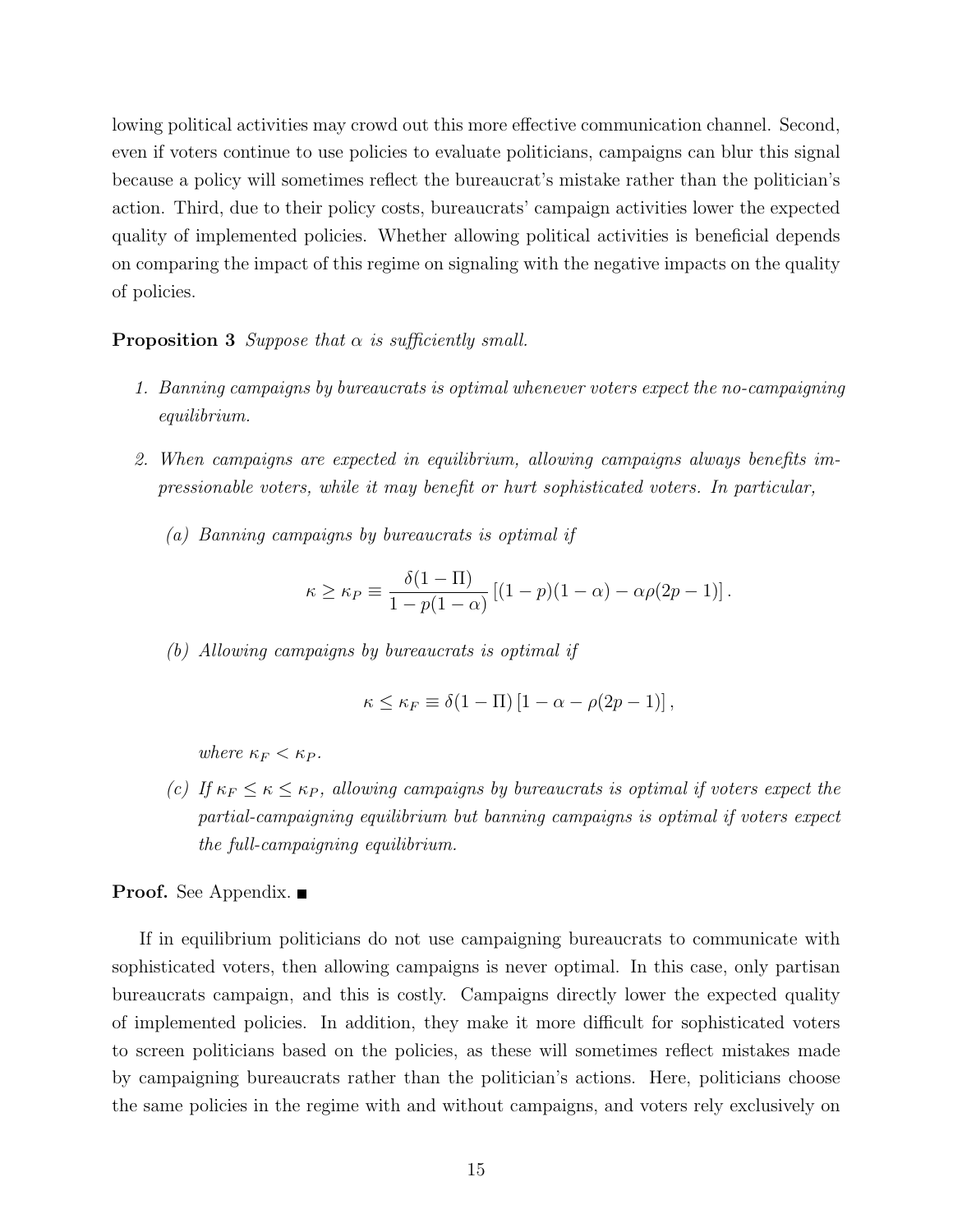policies to screen politicians in both regimes, yet allowing campaigns hurts voters' ability to screen.

Interestingly, while part 1 of Proposition 3 shows that politicians may use campaigns "too little," part 2(c) shows that they may also use them "too much." When  $\kappa^F \leq \kappa \leq \kappa^P$ , the partial-campaigning equilibrium yields higher welfare than banning political activities, but the full-campaigning equilibrium does not. Here, voters' self-fulfilling expectation that politicians would "over-use" bureaucrats if they were allowed may make it desirable to ban political activities. This is so even though, when properly utilized, allowing campaigns could make voters better off. In this sense, whether allowing political activities is desirable can depend crucially on whether voters trust that politicians will use them effectively.

For sufficiently low policy cost  $\kappa$ , allowing political activities is always optimal.<sup>11</sup> In that case, campaigns serve as a valuable communication channel complementing, or replacing, the implemented policies.

The following corollary describes how the different parameters of the model affect the desirability of bureaucrats' political activities.

Corollary 1 All else equal, allowing campaigns by bureaucrats is more likely to be optimal when  $\alpha$ , p,  $\kappa$ , and  $\rho$  are lower.

**Proof.** See Appendix. ■

Not surprisingly, campaigns are more desirable when the policy cost  $\kappa$  is smaller. While  $\kappa$  directly lowers the quality of the implemented policy, it can also hurt sophisticated voters' ability to screen. When campaigns are allowed but voters still rely on policies for screening (as in the no-campaigning equilibrium) a higher  $\kappa$  makes observed policies more likely to reflect policy mistakes and hence less informative of the politician's type. This "multiplier effect" creates an additional argument in favor of banning political activities by bureaucrats when policy costs are large.

Corollary 1 also shows that allowing political activities is more desirable when there are fewer partisans (lower  $\alpha$ ) and when the variance of the state is larger (p closer to  $\frac{1}{2}$ ). These effects make campaigns a more effective communication channel than policies. With fewer partisans, campaigns are less "noisy" and more likely to reflect the politician's type rather than bureaucrats' own desire to campaign. When p is closer to  $\frac{1}{2}$ , screening based on policies alone is less effective because the policy outcomes generated by the two types of politicians are more similar ex ante. This makes the signals about incumbent quality provided by campaigns more valuable.

<sup>&</sup>lt;sup>11</sup>For low enough  $\kappa$ , Proposition 2 shows that campaigns are always used in equilibrium, and Part 2(b) of Proposition 3 shows that allowing campaigns is always optimal in this case.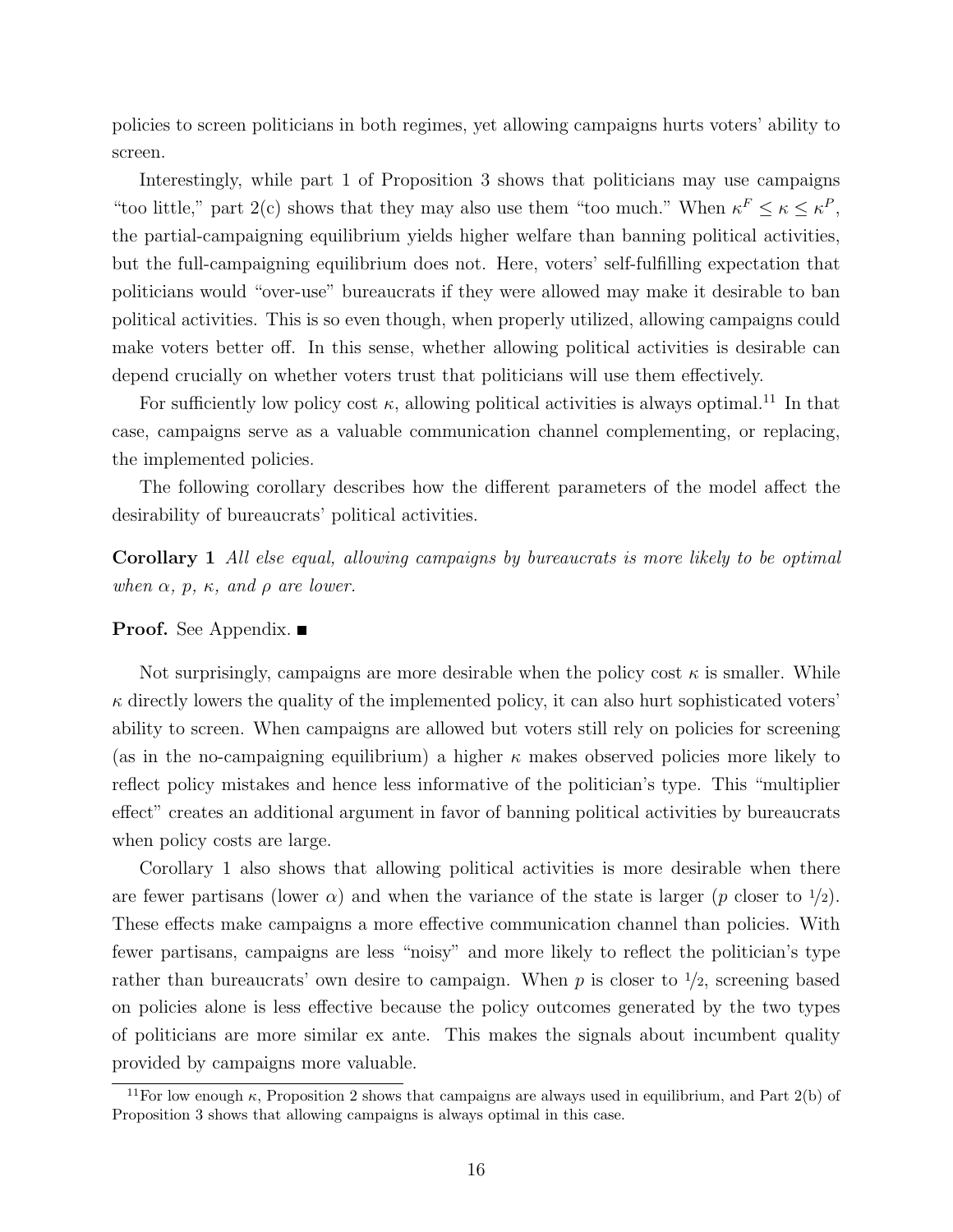Perhaps surprisingly, political activities are also more desirable when the share of sophisticated voters  $(\rho)$  is low. Even though any improvement in communication is only realized when voters are sophisticated, impressionable voters always benefit unambiguously from campaigns. With more impressionable voters, allowing political activities is more likely to raise voter welfare. This result turns out to be specific to this environment with weak political control: as we shall see in Section 6, impressionable voters always lose when bad politicians have enough leverage over bureaucrats to force them to campaign.

## 6 The political activities of bureaucrats under strong political control

We now turn to an environment with strong political control. Specifically, we assume that the politician can simply direct the bureaucrat to campaign (i.e., we impose the constraint that  $c_S(G) = 1$  and  $c_S(B) = 1$  for all S). In parallel with Section 5, we first describe how this affects the equilibria of the model, and then study the welfare impact of allowing campaigns in this environment.

### 6.1 Equilibrium

Now the control over the communication between bureaucrats and voters lies squarely with politicians, and, in stark contrast with the case of weak political control, this means that bad politicians always direct bureaucrats to campaign.

Lemma 3 Suppose that political control over bureaucrats is strong and that the bureaucrat is non-partisan. If furthermore the politician is bad, then a campaign will always occur in equilibrium  $(c_S(B) \cdot \beta_S = 1$  for all S).

### **Proof.** See Appendix. ■

Because campaigns always induce impressionable voters to reelect, bad politicians will always request campaigns if these (weakly) increase the likelihood that sophisticated voters reelect them. That no equilibrium exists in which bad politicians fail to campaign in some state then follows because in that case observing a campaign would be good news about the incumbent for sophisticated voters.

The simple observation underlying Lemma 3 immediately implies two ways in which the institutional environment regulating politicians' interactions with the bureaucracy alters the nature of bureaucrats' political activities. First, under weak political control bad politicians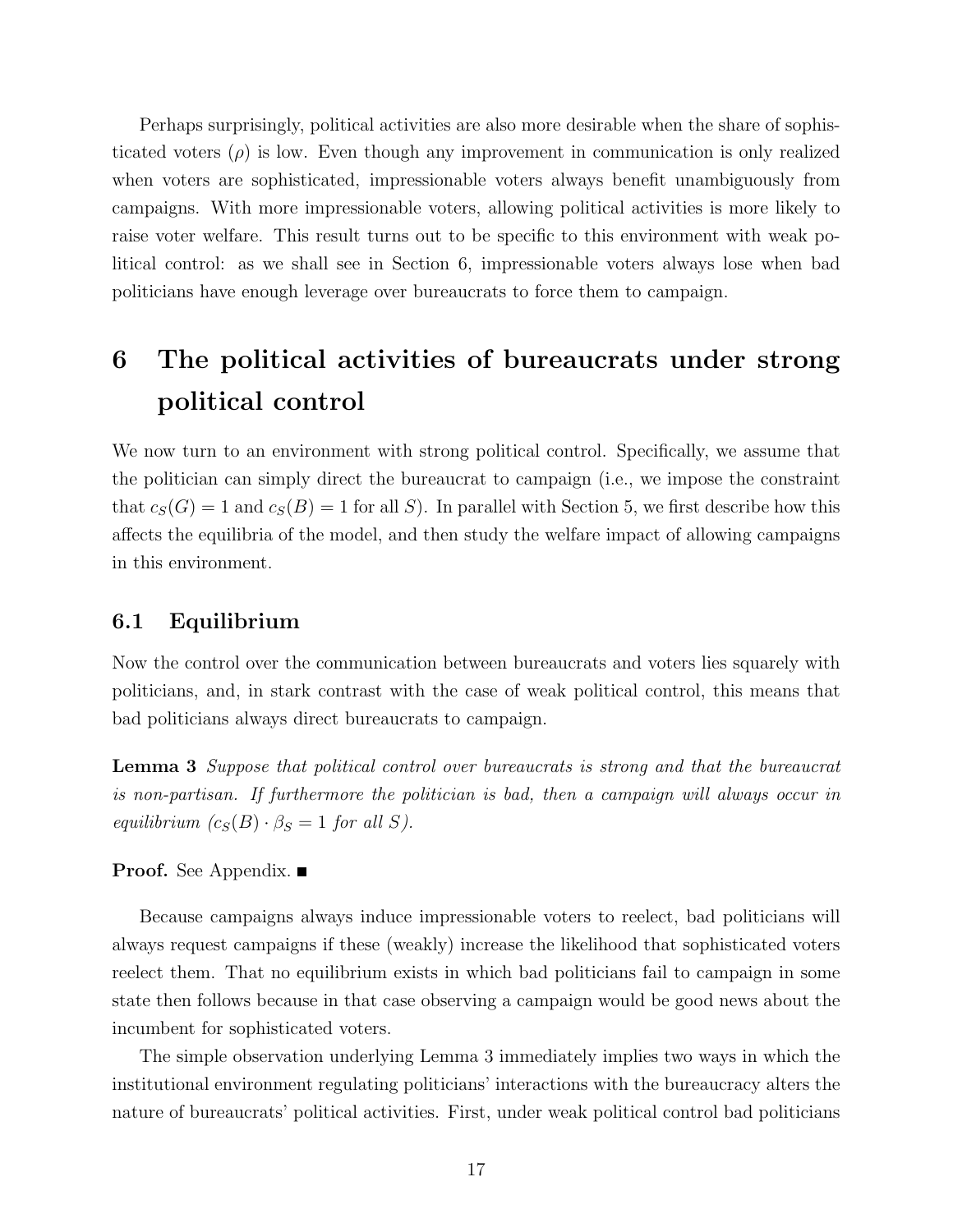were never able to use non-partisan bureaucrats to obtain the support of impressionable voters. Under strong control, bad politicians always rely on the political activities of bureaucrats to obtain the impressionable vote. Second, strong political control inverts the informational role of bureaucratic campaigns, in that a politically inactive bureaucracy is now a positive signal of politician quality. This affects the quality of bureaucrats' communication with sophisticated voters. Observing a bureaucrat who campaigns can now reveal the politician's bad type and allow a sophisticated voter to throw him out of office. Similarly, observing a bureaucrat who does not campaign can reveal a good politician's type.

The following proposition completes the characterization of the equilibria of the model with strong political control. By Lemmas 1 and 3, only the campaign requests that good politicians make of non-partisan bureaucrats and the voting decisions of sophisticated voters need to be determined. To ensure comparability of our results with those of Section 5, we focus on characterizing equilibria in the case of weak bureaucratic partisanship ( $\alpha$  small).<sup>12</sup>

#### **Proposition 4** Suppose that  $\alpha$  is sufficiently small.

- 1. An equilibrium with no campaigns  $(\gamma_{-1} = \gamma_1 = 0)$  exists if and only if  $\rho \leq \frac{1}{2}$  and,  $\kappa \geq \delta(1-\Pi)[1-2\rho]$ . In this equilibrium, the voter reelects if and only if there is no campaign.
- 2. An equilibrium with campaigns following the unpopular policy only  $(\gamma_{-1} = 1, \gamma_1 = 0)$ exists if and only if  $\rho \leq 1/2$  and  $\delta(1 - \Pi)[1 - 2\rho] \leq \kappa \leq \delta(1 - \Pi)[1 - \rho]$ . In this equilibrium, the voter never reelects following the unpopular policy and reelects with the popular policy only if there is no campaign.
- 3. An equilibrium with campaigns following the popular policy only  $(\gamma_{-1} = 0, \gamma_1 = 1)$ exists if and only if  $\rho \leq 1/2$  and  $\delta(1 - \Pi)[1 - 2\rho] \leq \kappa \leq \delta(1 - \Pi)[1 - \rho]$ . In this equilibrium, the voter never reelects following the popular policy and reelects following the unpopular policy only if there is no campaign.
- 4. An equilibrium with full campaigns exists if and only if  $\kappa \leq \delta(1-\Pi) \min\left\{\frac{1}{1+\rho\delta(1-\Pi)}, \frac{1-\rho}{1-\rho\delta(1-\Pi)}\right\}.$ In all such equilibria, if the bureaucrat campaigns, then the voter reelects following the popular policy and does not reelect following the unpopular policy. If the bureaucrat does not campaign, then the voter may reelect or not, but all such equilibria yield the same payoffs to all voter types.

**Proof.** See Appendix. ■

<sup>&</sup>lt;sup>12</sup>Appendix A.1 establishes our equilibrium results for all values of  $\alpha$ .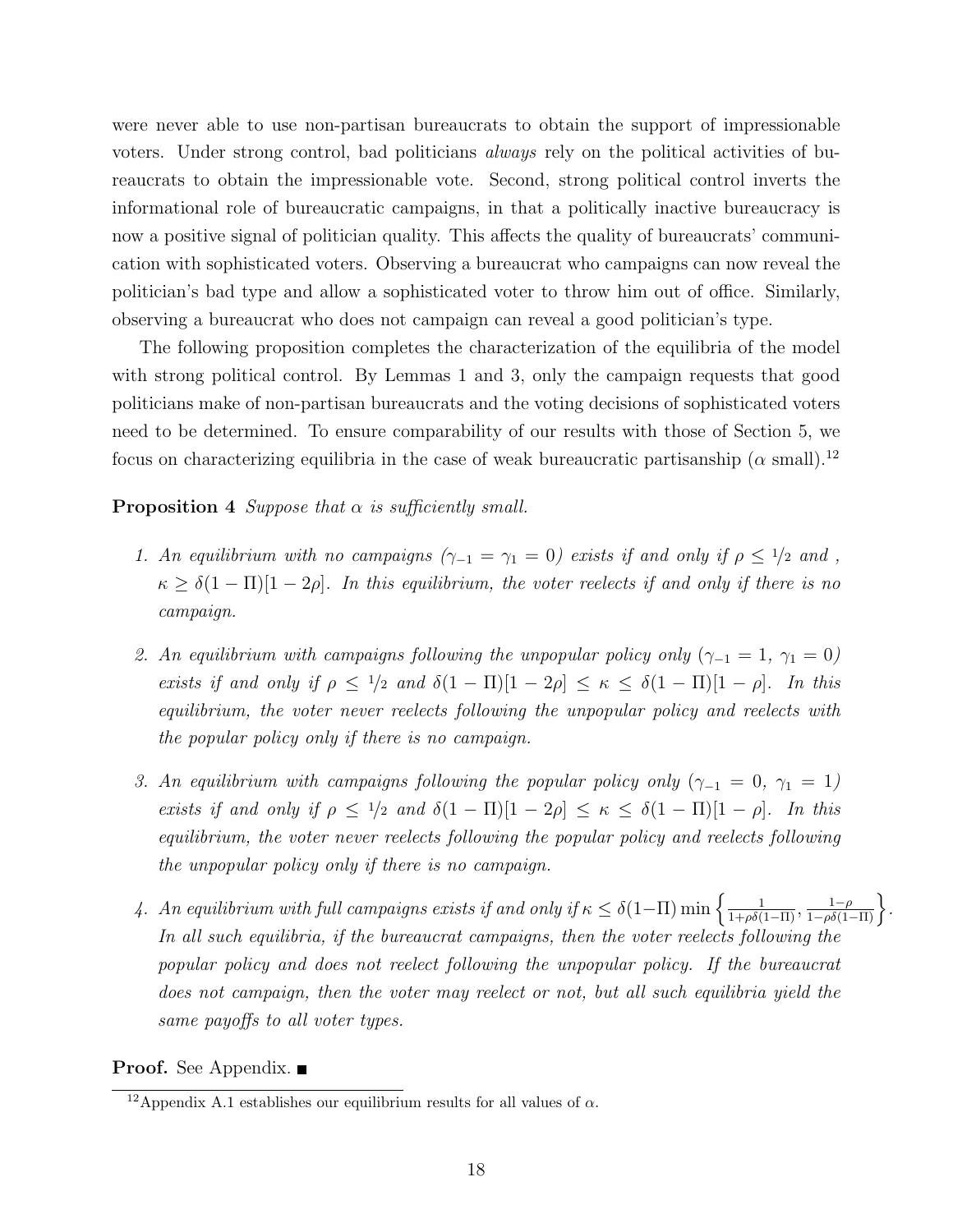As was the case for weak political control, equilibrium campaign intensity is inversely related to the policy costs that campaigns impose. However, when political control is strong, campaigns transmit information about the politician's quality to sophisticated voters only if there is some state in which good politicians fail to request campaigns from bureaucrats (cases 1-3 of Proposition 4). Paradoxically, a necessary condition for informative campaigns is that is that the voter is relatively unlikely to be sophisticated ( $\rho \leq 1/2$ ). This is because, in equilibrium, bad politicians must not have incentives to manipulate sophisticated voters' beliefs about their type by failing to ask their bureaucrats to campaign.<sup>13</sup>

Under strong political control, equilibria with partial campaigning can exist for intermediate level of campaign costs. The key distinction with corresponding equilibria under weak political control is that partial campaigns can now arise following both the popular or the unpopular policy. The reason for this is that with strong political control, restraint in good politicians' demands for campaigns generates negative spillovers: voters attribute all observed campaigns to bad politicians whenever, in equilibrium, they expect good politicians to turn down campaigns following some policy. In that case, a good politician cannot secure reelection from sophisticated voters following any policy by requesting campaigns so that, in particular, good politicians lose their natural advantage when implementing the popular policy. Furthermore, in partial-campaigning equilibria good politicians must be willing to request campaigns following one policy and not the other, so that voters must attribute the absence of campaigns following policies for which they expect one to bad politicians.<sup>14</sup> Therefore, with strong political control, partial-campaigning equilibria have incumbents reelected if and only if no campaign is observed when voters expect not to observe a campaign, so that the cases in which campaigns occur either following the popular or the unpopular policy are symmetric.

### 6.2 Voter welfare

We now turn to the welfare effects of allowing campaigns in this environment with strong political control.

<sup>&</sup>lt;sup>13</sup>When political control was weak, the incentives of bad politicians were irrelevant because they never successfully recruited non-partisan civil servants for political activities.

<sup>&</sup>lt;sup>14</sup>All such observations are inconsistent with equilibrium behavior, and hence sophisticated voters' beliefs are undetermined (this indeterminacy of voters' beliefs when expected campaigns are not observed also explains the equilibrium multiplicity reflected in Part 4 of Proposition 4 for full-campaigning equilibria). Furthermore, when  $\rho \leq 1/2$ , beliefs that attribute the absence of campaigns to bad politicians fail the intuitive criterion, pointing to a non-robustness of partial-campaigning equilibria with strong political control (in Section 5, partisan civil servants ensured that campaigns always occurred with positive probability, and bad politicians ensured that there was always a positive probability of not observing campaigns, so that no observed actions were off the equilibrium path).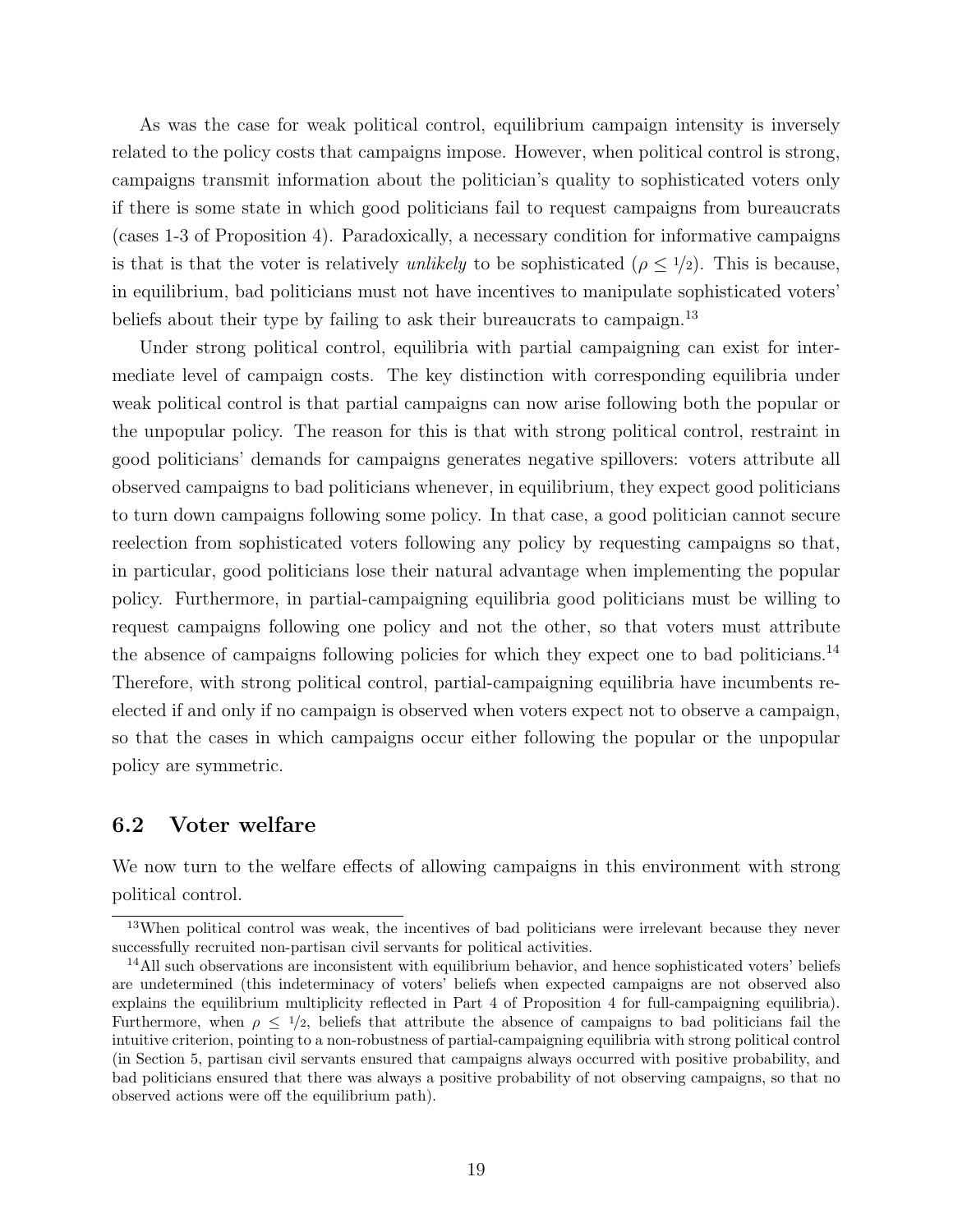Proposition 5 Allowing bureaucrats to campaign always hurts impressionable voters. It may benefit or hurt sophisticated voters. Overall, banning campaigns is always optimal.

### **Proof.** See Appendix. ■

With strong political control, the most that good politicians can do is rely on the absence of campaigns to communicate their type to sophisticated voters. Thus, allowing campaigns here can improve screening by incentivizing the bad politicians to use them. This occurs for example in the no-campaigning equilibrium of Proposition 4. Here, voters rely exclusively on campaigns to screen politicians, reelecting incumbents whenever there is no campaign. Similarly, in the partial-campaigning equilibrium of Proposition 4 part 2 a good politician uses the absence of campaigns to signal her type when choosing the popular policy. In both of these cases, allowing campaigns improves sophisticated voters' ability to screen.

However, because campaigns distort policy choices, this makes them a very costly channel of communication for sophisticated voters. Furthermore, because good politicians campaign weakly less than bad politicians, the reelection rule of impressionable voters is (at least weakly) biased in favor of the latter. The policy costs of good politicians' campaigns then imply that impressionable voters are strictly worse off when campaigns are allowed. Intuitively, the reason that screening benefits cannot outweigh these costs of campaigns is that here maximizing the amount of communication between bureaucrats and voters requires minimizing campaigns. This happens when policy costs are high enough, so that improving screening *requires* campaigns to be very costly. Ultimately, overall voter welfare is always less than without campaigns.

Unlike in the case of weak political control, it is now also possible for campaigns to be fully used by politicians, but fully ignored by voters (Proposition 4 part 4). Here, fullcampaigning equilibria communicate no information to voters: both politicians direct the bureaucrat to campaign in both states of the world, and in response sophisticated voters only rely on policies for screening, just as they would do if campaigns were prohibited. Apart from the direct policy cost, campaigns create noise in the implemented policies and make it harder for voters to use policies as a signal. This is similar to the no-campaigning equilibrium under weak control. But while there campaigns only came from partisan bureaucrats, here campaigns are fully used by all types of politicians (and hence bureaucrats). Hence, allowing campaigns is particularly costly in this case.

The following corollary summarizes the impact of the parameters on the welfare effect of allowing campaigns. Most of these effects mirror those in the case of weak political control from Corollary  $1.^{\bf 15}$ 

<sup>&</sup>lt;sup>15</sup>One difference is that a higher  $\rho$  can now make a ban relatively more or less attractive. Since in general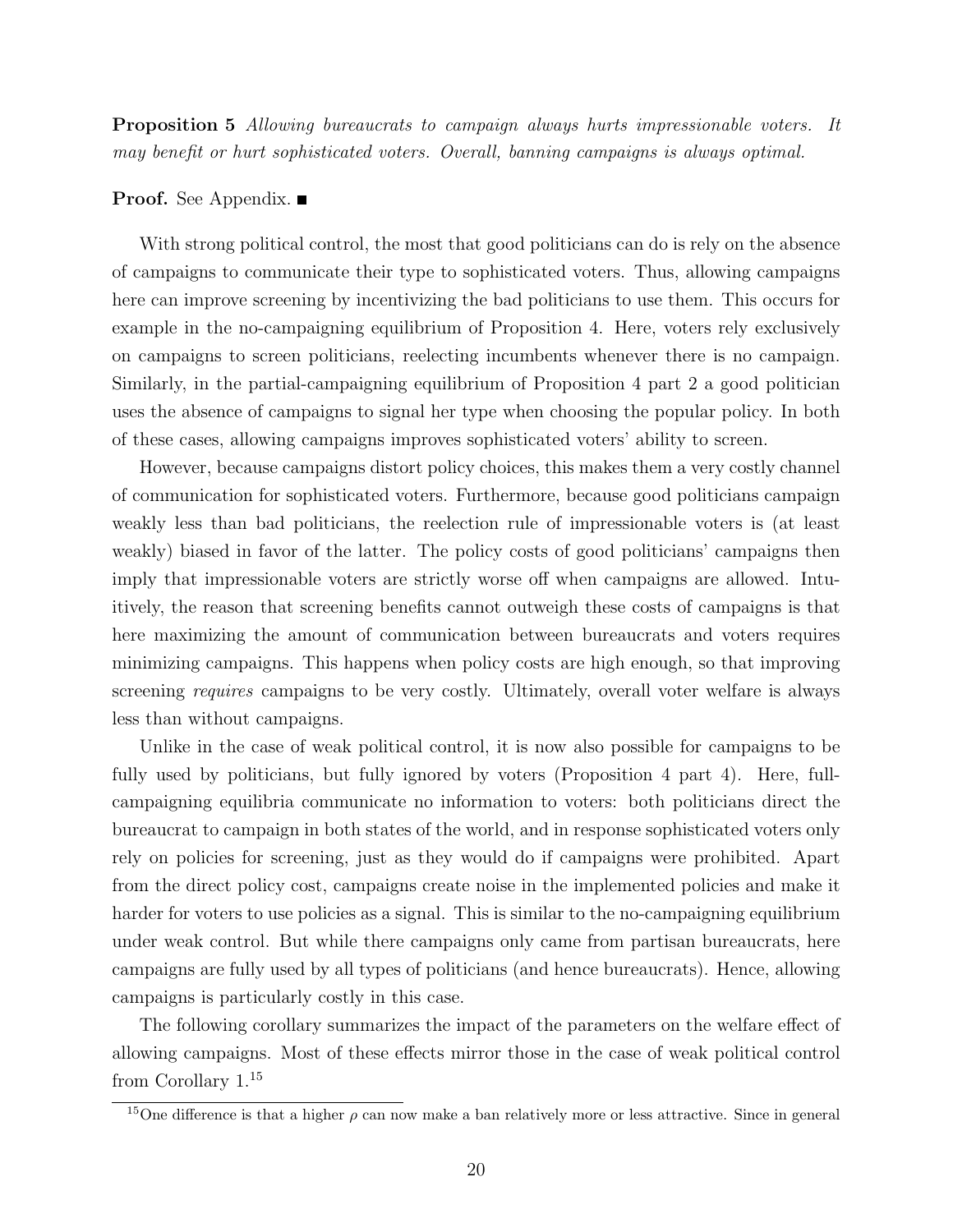Corollary 2 All else equal, allowing campaigns by bureaucrats hurts voter welfare less when  $\alpha$ , p, and  $\kappa$  are lower. Depending on the equilibrium, the impact of  $\rho$  can be negative or positive.

**Proof.** See Appendix. ■

## 7 Discussion

Bureaucrats' political activities can be a form of communication between politicians and voters. Based on this observation, the above results add several considerations to the policy debate on bureaucrats' political activities (reviewed in Section 2).

First, bureaucrats' political activities have costs and benefits other than those, such as policy costs, which are most commonly considered. Even if policy costs are small, allowing political activities is not necessarily beneficial as it may crowd out more effective ways of screening politicians. Moreover, even if campaigns can be beneficial in transmitting useful information to voters, it cannot always be guaranteed that they will be used effectively, as the quality of this communication can depend on coordination between politicians and voters (and bureaucrats). To the extent that such coordination reflects voters' "trust" that politicians will use the tools at their disposal (policies and campaigns) effectively, allowing campaigns may adversely affect public trust in the electoral process.<sup>16</sup>

Second, some of the considerations discussed in the policy debate also affect the effectiveness of campaigns in transmitting information. This suggests that certain nuances may be missing from existing arguments. For example, freedom of speech considerations would suggest that the more partisan bureaucrats there are (the more bureaucrats have an innate desire to engage in political activities), the more this should be allowed. However, more partisans also make bureaucrats' campaigns a more noisy way to transmit information to voters. All else equal, this makes allowing these campaigns less desirable. Or, consider policy costs. While policy costs directly lower the desirability of campaigns, in our model they can also have an indirect effect. When all types of politicians use campaigns all the time (as can be the case in Section 6) or when politicians never use them (in Section 5), voters necessarily rely on policies for screening politicians. By making observed policies less likely to reflect

impressionable voters now lose from campaigns,  $\partial/\partial \rho \Delta W > 0$ . However, in the full campaigning equilibrium  $\partial/\partial \rho \Delta W < 0$  because here impressionable voters' screening benefit is the same with and without campaigns (while sophisticated voters are worse off with campaigns).

<sup>&</sup>lt;sup>16</sup>This is complementary to policy arguments that Hatch Act type regulations increase public trust in government by avoiding the appearance of impropriety (e.g., Bloch (2004)).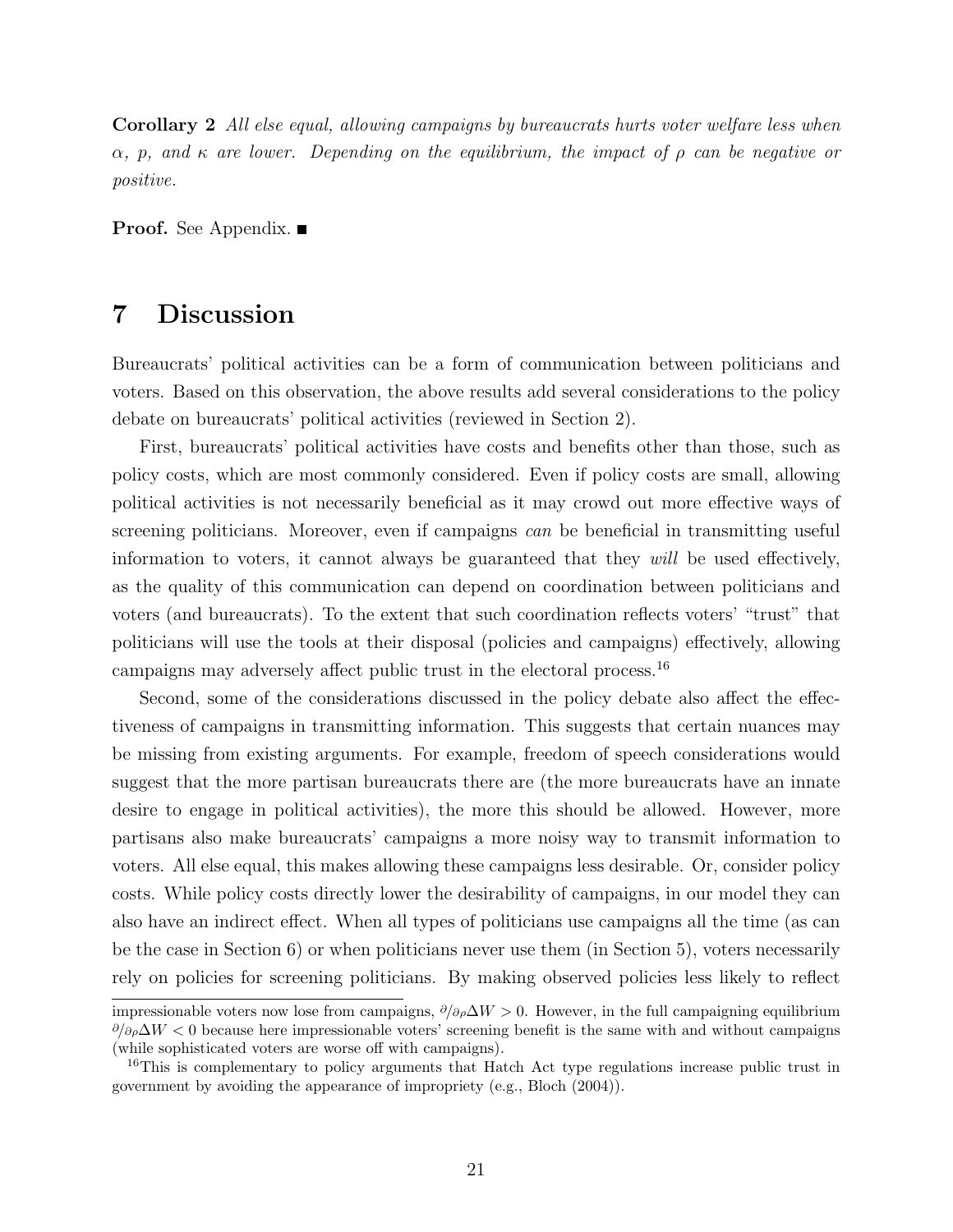the politician's choices, policy costs introduce noise in this screening mechanism, and this further lowers the desirability of allowing campaigns.

Finally, it is commonly argued that forbidding bureaucrats' political activities is particularly valuable in an environment where politicians may otherwise be able to coerce bureaucrats into such activities. This suggests that forbidding bureaucrats' political activities is more desirable when politicians have more control. Our results above suggest that this may or may not be the case. Some degree of politician control is necessary for bureaucrats' actions to transmit information to voters. If politicians had no influence on whether bureaucrats campaign, only partisan bureaucrats would do so, and in this model this has no information value to the voter. Thus, banning political activities would always be beneficial in this case. As shown in Section 5, some politician control (the ability to request campaigns) is necessary for political activities to be desirable. At the same time, when politicians have strong control over bureaucrats (in the sense of Section 6) banning political activities again becomes beneficial.

### 8 Conclusion

As discussed in Section 2, in the US the Hatch Act was introduced in the first half of the 20th century, an era with extensive political patronage and a highly politicized bureaucracy. More recently, reforms have tended to weaken the Act's provisions and give government employees more freedom to engage in political activities. Our "strong control" environment may be a good characterization of the patronage system, while the "weak control" environment could reflect the present state of a more independent and professional bureaucracy. To the extent that this is true, our model could provide a rationale for the evolution of these regulations, showing that banning political activities is always optimal under strong political control but may be undesirable when political control is weak. Overall, however, our results suggest that the case for allowing bureaucrats political activities is rather narrow.

Obviously, we do not view this paper as the last word on the Hatch Act. Rather, we hope that it might stimulate research on this important topic which appears to have been largely ignored in the existing theoretical literature. Apart from the possible extensions mentioned throughout, two classes of further questions seem particularly interesting. The first concerns the long-run impacts of allowing or prohibiting bureaucratic political activities. On the one hand, limiting campaigns by bureaucrats who support current incumbents could ease the frictions between these bureaucrats and future office-holders of different political stripes, increasing future government performance. On the other hand, if bureaucrats could campaign against current office-holders, then Hatch Act-type regulations could reduce the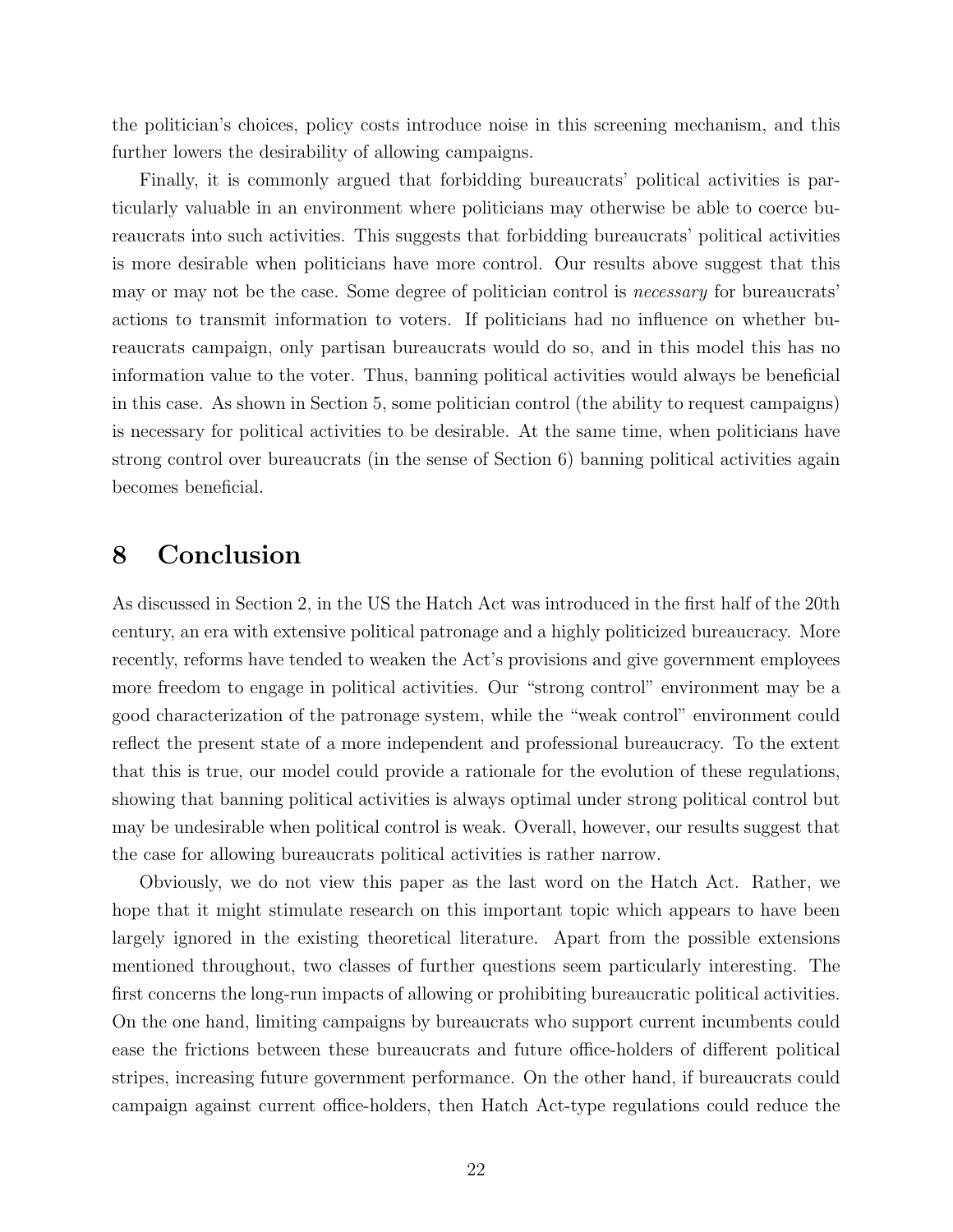incentives of current office holders to staff the bureaucracy with their own partisans in order to hinder future governments. Furthermore, prolonged use of campaigns by bureaucrats could cause lasting changes in voters' preferences or their views about government. A second class of further questions could treat one of our paper's key observations, that political activities by bureaucrats are a means of communication with voters, from a more abstract perspective by studying how to design Hatch Act-type regulations to ensure the optimal flow of such information.

## References

- Alesina, A. and G. Tabellini (2007). Bureaucrats or politicians? part i: a single policy task. The American Economic Review  $97(1)$ , 169–179.
- Azzaro, S. D. (2014). The hatch act modernization act: Putting the government back in politics. Fordham Urban Law Journal 42, 781.
- Besley, T. and M. Ghatak (2005). Competition and incentives with motivated agents. The American economic review 95 (3), 616–636.
- Bloch, S. J. (2004). The judgment of history: Faction, political machines, and the health act. U. Pa. J. Lab. & Emp. L. 7, 225.
- Coate, S. (2004). Pareto-improving campaign finance policy. American Economic Re*view 94* (3), 628–655.
- Eccles, J. R. (1981). The Hatch Act and the American Bureaucracy. Vantage Press.
- Forand, J. (2017). Civil service and the growth of government. Working paper .
- Fox, J. and S. V. Jordan (2011). Delegation and accountability. The Journal of Politics 73 (3), 831–844.
- Gailmard, S. and J. W. Patty (2007). Slackers and zealots: Civil service, policy discretion, and bureaucratic expertise. American Journal of Political Science 51 (4), 873–889.
- Gely, R. and T. D. Chandler (2000). Restricting public employees' political activities: Good government or partisan politics. Hous. L. Rev. 37, 775.
- Huber, J. D. and M. M. Ting (2016). Civil service and patronage in bureaucracies. Working paper .
- Maskin, E. and J. Tirole (2004). The politician and the judge: Accountability in government. The American Economic Review 94 (4), 1034–1054.
- Norton, H. (2009). Constraining public employee speech: government's control of its workers' speech to protect its own expression. Duke Law Journal  $59(1)$ , 1–69.
- Prendergast, C. (2007). The motivation and bias of bureaucrats. American Economic Re*view 97* $(1)$ , 180–196.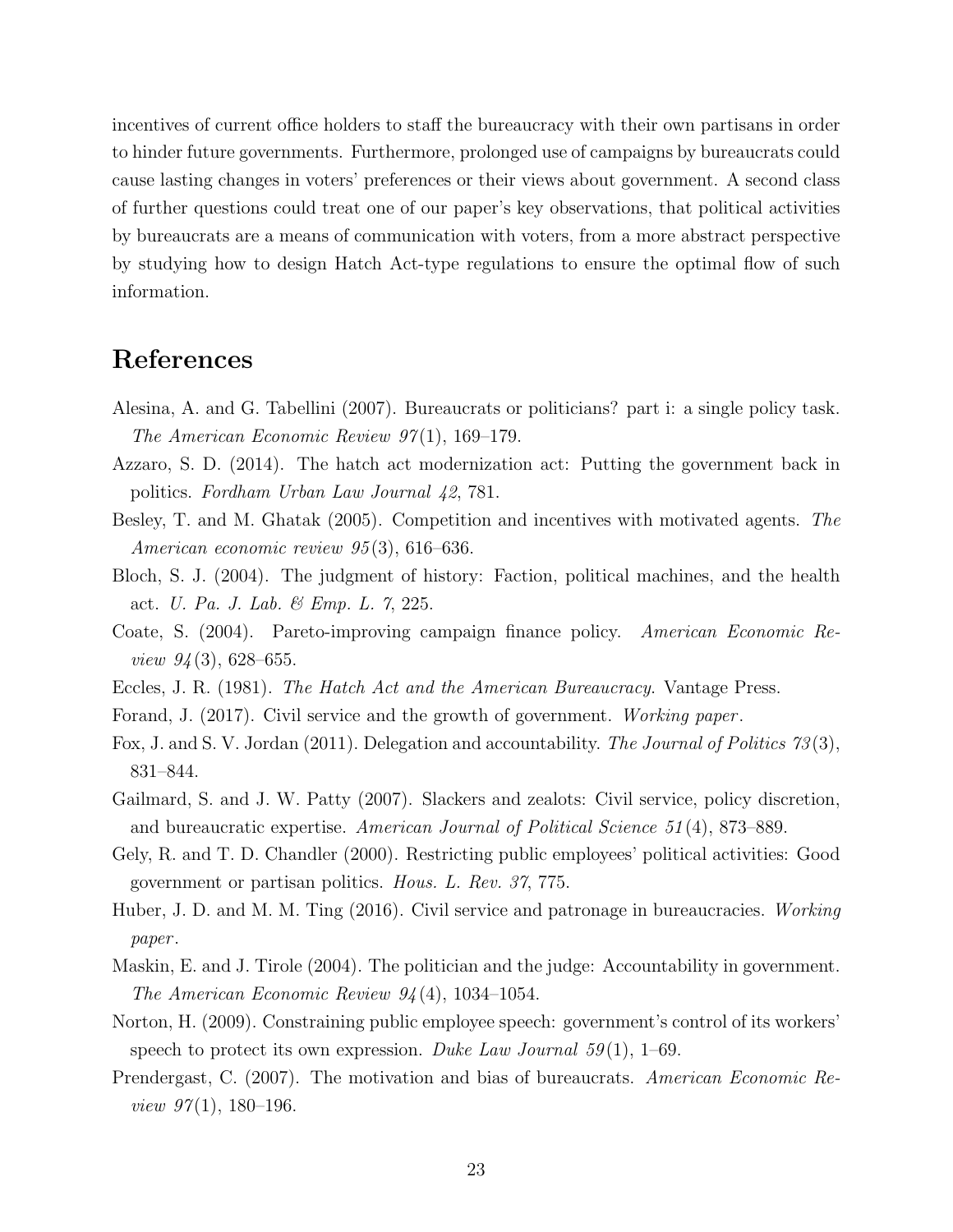Ting, M. M. (2008). Whistleblowing. American Political Science Review 102 (2), 249–267.

Ting, M. M., J. M. Snyder Jr, S. Hirano, and O. Folke (2013). Elections and reform: The adoption of civil service systems in the us states. Journal of Theoretical Politics  $25(3)$ , 363–387.

Ujhelyi, G. (2014). Civil service reform. Journal of Public Economics 118, 15–25.

## A Appendix

**Proof of Lemma 1.** For a bad politician, choosing a bad policy is the least attractive when a bad policy results in no reelection while a good policy outcome results in reelection for sure. In this case, the payoff from  $x = -S$  is 1, while the payoff from  $x = S$  is Pr(X =  $S|x = S) \cdot \delta + (1 - \Pr(X = S|x = S))$ , which is less.

For a good politician, choosing a good policy is the least attractive when a good policy outcome results in no reelection while a bad policy outcome results in reelection for sure. In this case, the payoff from  $x = S$  is  $Pr(X = S | x = S) \cdot (1 + \delta \Pi) + (1 - Pr(X = S | x = S)) \delta$ . while the payoff from  $x = -S$  is  $\delta$ , which is less. ■

The following lemma characterizes sophisticated voters' reelection strategies and politicians' campaign strategies, and is used extensively in the sequel.

**Lemma 4** Fix any equilibrium such that  $c_S(G) = 1$  and  $c_S(B) = 1$  for all S. Let  $\tilde{\gamma}_S =$  $\alpha + (1 - \alpha)\gamma_S$  denote the probability that the bureaucrat campaigns in state S when the politician is good and let  $\tilde{\beta}_S = \alpha + (1-\alpha)\beta_S$  be the corresponding probability when the politician is bad.

1. Given policy outcome X and campaign C, let  $\eta(X, C) \in \{0, 1\}$  denote the voter's reelection strategy, with  $\eta(X, C) = 1$  denoting reelection. We have that

$$
\eta(1,1) = \begin{cases}\n1 & \text{if } p(1-\kappa)\tilde{\gamma}_1 + (1-p)\kappa \tilde{\gamma}_{-1} > (1-p)\tilde{\beta}_{-1}, \\
0 & \text{if } p(1-\kappa)\tilde{\gamma}_1 + (1-p)\kappa \tilde{\gamma}_{-1} < (1-p)\tilde{\beta}_{-1}.\n\end{cases}
$$
\n
$$
\eta(1,0) = \begin{cases}\n1 & \text{if } p(1-\gamma_1) > (1-p)(1-\beta_{-1}), \\
0 & \text{if } p(1-\gamma_1) < (1-p)(1-\beta_{-1}).\n\end{cases}
$$
\n
$$
\eta(-1,1) = \begin{cases}\n1 & \text{if } p\kappa \tilde{\gamma}_1 + (1-p)(1-\kappa)\tilde{\gamma}_{-1} > p\tilde{\beta}_1, \\
0 & \text{if } p\kappa \tilde{\gamma}_1 + (1-p)(1-\kappa)\tilde{\gamma}_{-1} < p\tilde{\beta}_1.\n\end{cases}
$$
\n
$$
\eta(-1,0) = \begin{cases}\n1 & \text{if } (1-p)(1-\gamma_{-1}) > p(1-\beta_1), \\
0 & \text{if } (1-p)(1-\gamma_{-1}) < p(1-\beta_1).\n\end{cases}
$$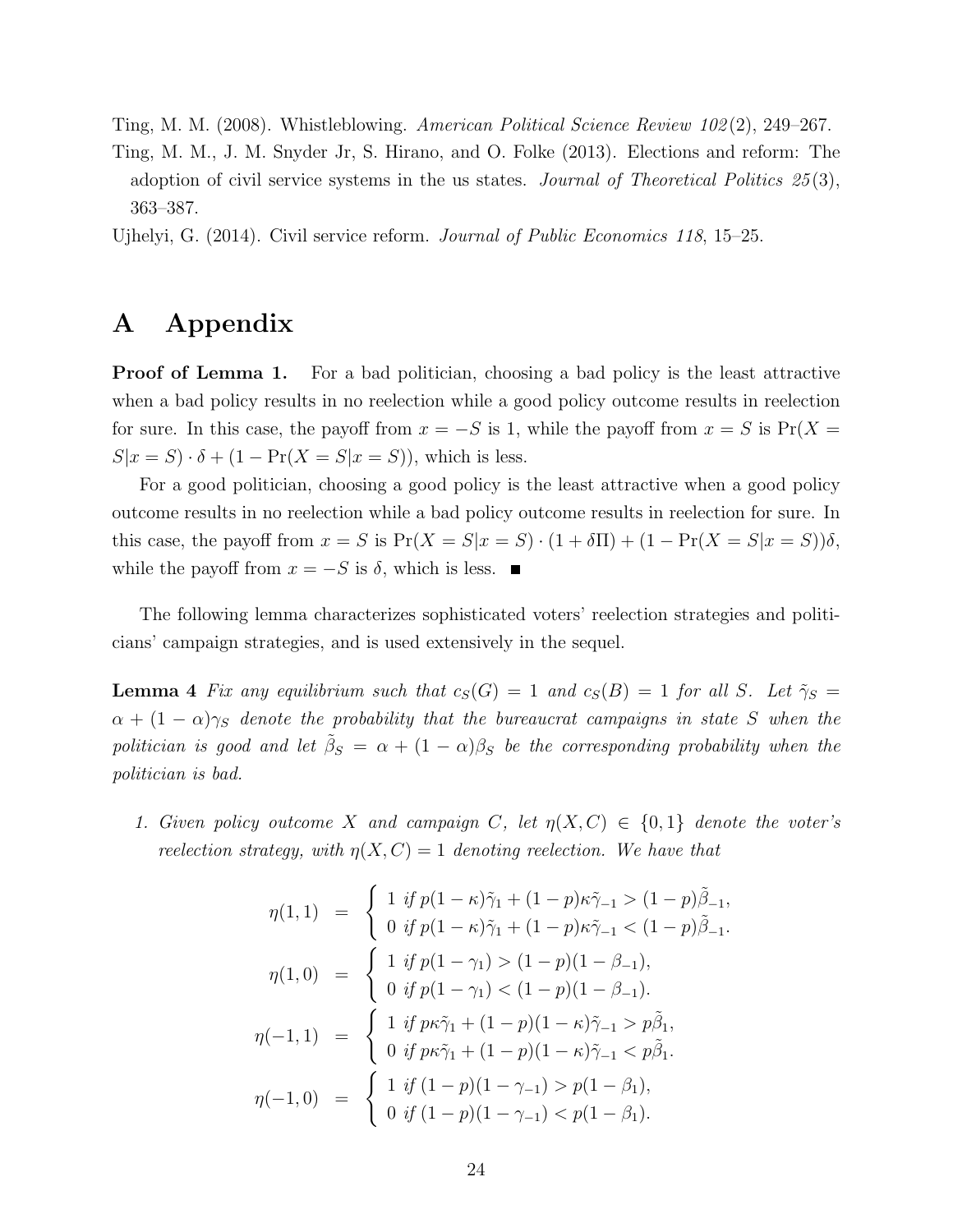2. Given a state S, the good politician's choices are such that

$$
\gamma_S = \begin{cases} 1 & \text{if } \delta(1-\Pi) \left[ \rho \left[ \kappa \eta(-S,1) + (1-\kappa)\eta(S,1) - \eta(S,0) \right] + (1-\rho) \right] > \kappa, \\ 0 & \text{if } \delta(1-\Pi) \left[ \rho \left[ \kappa \eta(-S,1) + (1-\kappa)\eta(S,1) - \eta(S,0) \right] + (1-\rho) \right] < \kappa. \end{cases}
$$
(4)

3. Given a state S, the bad politician's choices a such that

$$
\beta_S = \begin{cases} 1 & \text{if } \rho[\eta(-S, 1) - \eta(-S, 0)] + 1 - \rho > 0, \\ 0 & \text{if } \rho[\eta(-S, 1) - \eta(-S, 0)] + 1 - \rho < 0. \end{cases}
$$
(5)

**Proof of Lemma 4.** Let  $Pr(X, C|G)$  denote the probability of a pair  $(X, C)$  under a good politician and  $Pr(X, C|B)$  the same probability under a bad politician. After observing  $(X, C)$ , the voter reelects only if  $\frac{\Pr(X, C|G)\Pi}{\Pr(X, C|G)\Pi + \Pr(X, C|B)(1-\Pi)} \geq \Pi$ , which simplifies to  $Pr(X, C|G) \geq Pr(X, C|B)$ . The expressions for the voter's strategy then follow from computation, invoking Lemma 1.

To establish (4), fix state S. The payoff to a good politician from asking the bureaucrat to campaign is

$$
C^{G} \equiv 1 - \kappa + \delta \left[ \rho \left[ (1 - \kappa) \left[ \eta(S, c) + (1 - \eta(S, c)) \Pi \right] + \kappa \left[ \eta(-S, c) + (1 - \eta(-S, c)) \Pi \right] \right] + (1 - \rho) \right],
$$

whereas her payoff from not asking the bureaucrat to campaign is

$$
\alpha C^{G} + (1 - \alpha) \bigg[ 1 + \delta \bigg[ \rho \big[ \eta(S, 0) + (1 - \eta(S, 0)) \Pi \big] \bigg] + (1 - \rho) \Pi \bigg].
$$

Comparing the two expressions yields (4).

To establish (5), fix state S. The payoff to a bad politician from asking the bureaucrat to campaign is  $C^B \equiv 1 + \delta[\rho \eta(-S, 1) + 1 - \rho]$ . Her payoff from not asking for a campaign is  $\alpha C^{B} + (1 - \alpha)[1 + \delta \rho \eta(-S, 0)].$  Comparing the two expressions yields (5).

Proof of Proposition 2. From Lemma 2, non-partisan bureaucrats never campaign for bad politicians in any equilibrium with weak political control, so that we can set  $\beta_S = 0$ in all expressions in Part 1 of Lemma 4, and we can neglect the bad politicians' incentive constraint (5).

Consider an equilibrium in which good politicians never ask bureaucrats to campaign, i.e., such that  $\gamma_{-1} = \gamma_1 = 0$ . It follows from Lemma 4 that  $\eta(1,1) = \eta(1,0) = 1$  and  $\eta(-1,1) = \eta(-1,0) = 0$ . If  $S = 1$ , (4) reduces to  $\kappa \geq \delta(1-\Pi)\big[-\rho\kappa + (1-\rho)\big]$ , whereas for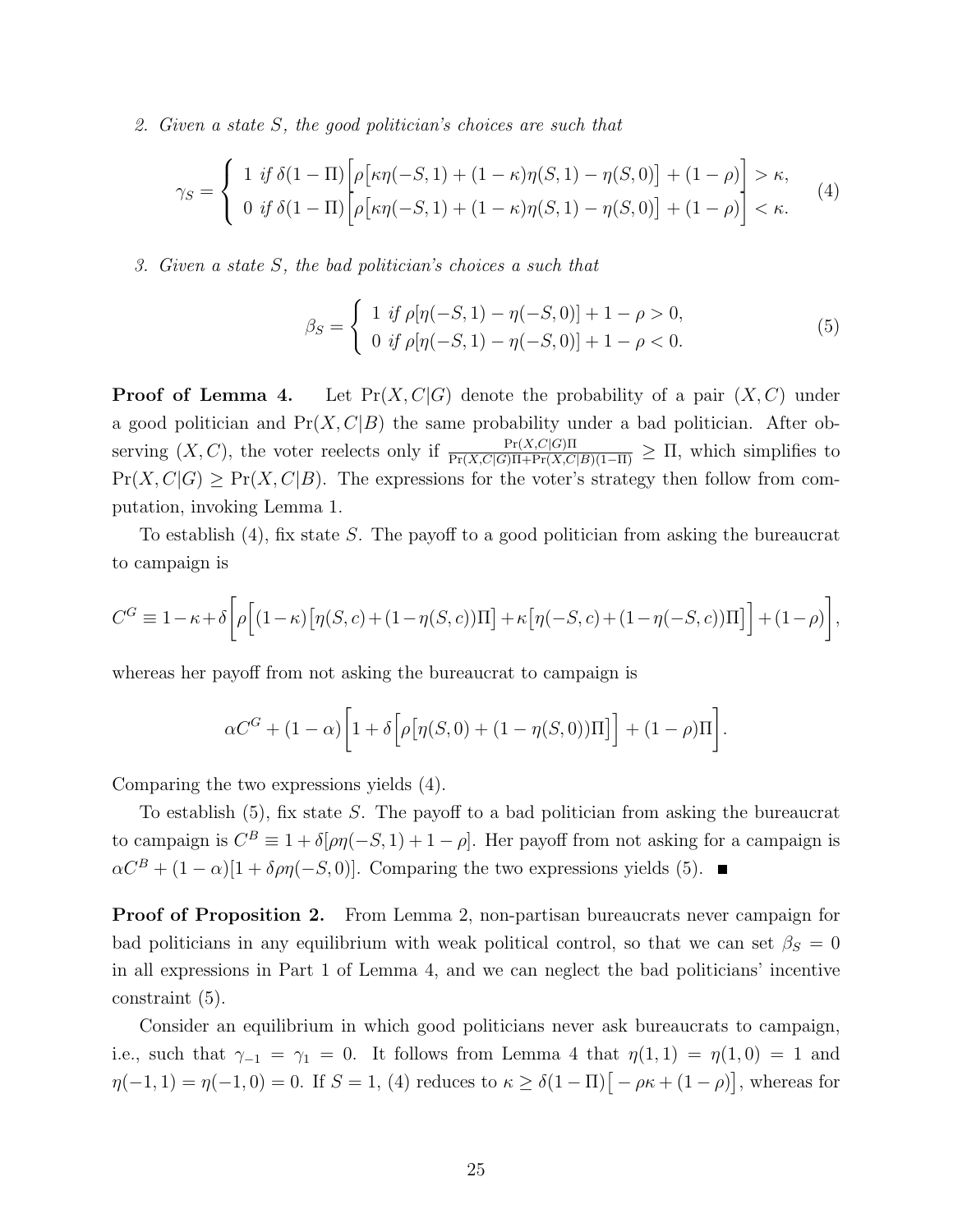$S = -1$ , (4) reduces to

$$
\kappa \ge \delta(1 - \Pi) \big[ \rho \kappa + (1 - \rho) \big]. \tag{6}
$$

Therefore, such an equilibrium exists if and only if (6) is satisfied.

Consider an equilibrium in which good politicians always ask bureaucrats to campaign, i.e., such that  $\gamma_{-1} = \gamma_1 = 1$ . It follows that  $\eta(1,1) = 1$ ,  $\eta(1,0) = \eta(-1,0) = 0$  and  $\eta(-1, 1) = 1$  if and only if

$$
\alpha \le \kappa + 1 - p/p(1 - \kappa). \tag{7}
$$

If (7) holds, then (4) is independent of S and reduces to  $\kappa \leq \delta(1-\Pi)$ . If (7) fails, then if  $S = 1$ , (4) reduces to  $\kappa \leq \delta(1 - \Pi) [\rho(1 - \kappa) + (1 - \rho)],$  while if  $S = -1$ , (4) reduces to  $\kappa \leq \delta(1-\Pi)\big[\rho\kappa + (1-\rho)\big]$ . It follows that such an equilibrium exists if and only if

$$
\kappa \leq \delta(1-\Pi) \big[\rho \min\{\kappa, 1-\kappa\} + (1-\rho)\big],
$$

Consider an equilibrium in which good politicians only ask bureaucrats to campaign if S = 1, i.e., such that  $\gamma_1 = 1$  and  $\gamma_{-1} = 0$ . It follows that  $\eta(1, 1) = 1$ ,  $\eta(1, 0) = \eta(-1, 0) = 0$ and that  $\eta(-1, 1) = 1$  if and only if

$$
\alpha \le \frac{\kappa}{1 - \frac{1 - p}{p(1 - \kappa)}}\tag{8}
$$

If (8) holds, then if  $S = 1$ , (4) reduces to  $\kappa \leq \delta(1 - \Pi)$ , whereas if  $S = -1$ , (4) reduces to  $\kappa \geq \delta(1-\Pi)$ . Clearly, in this case this type of equilibrium does not typically exist, so that we ignore it from now on. If (8) fails, then if  $S = 1$ , (4) reduces to  $\kappa \leq \delta(1-\Pi)\lceil \rho(1-\kappa)+(1-\rho)\rceil$ , whereas if  $S = -1$ , (4) reduces to  $\kappa \geq \delta(1 - \Pi) [\rho \kappa + (1 - \rho)].$ 

Finally, consider an equilibrium in which good politicians only ask bureaucrats to campaign if  $S = -1$ , i.e., such that  $\gamma_1 = 0$  and  $\gamma_{-1} = 1$ . It follows that  $\eta(1,1) = \eta(1,0) = 1$ ,  $\eta(-1, 0) = 0$  and that  $\eta(-1, 1) = 1$  if and only if

$$
\alpha \le \frac{1-p}{p}.\tag{9}
$$

If (9) holds, then if  $S = 1$ , (4) reduces to  $\kappa \geq \delta(1-\Pi)(1-\rho)$ , whereas if  $S = -1$ , (4) reduces to  $\kappa \leq \delta(1-\Pi)$ . If (9) fails, then if  $S=1$ , (4) reduces to  $\kappa \geq \delta(1-\Pi)\big[-\rho\kappa+1-\rho\big],$ whereas if  $S = -1$ , (4) reduces to  $\kappa \leq \delta(1 - \Pi) [\rho \kappa + 1 - \rho].$ 

If  $\alpha$  is sufficiently small, then it follows that (7), (8) and (9) are all satisfied.

**Proof of Proposition 3.** Recall, from Proposition 1, that if campaigns are prohibited,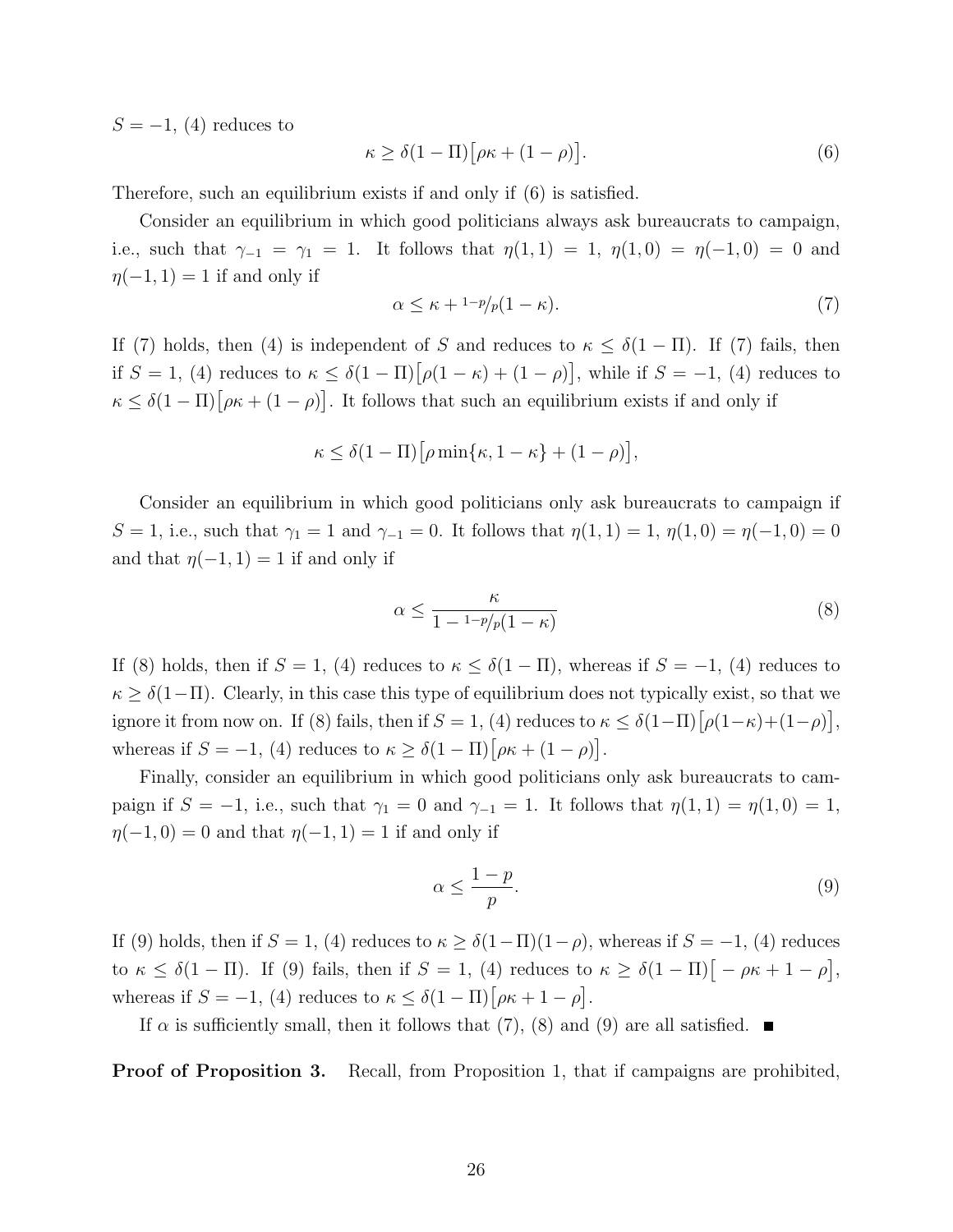we have that  $Q_{\emptyset}^G = 1$ ,  $\sigma_{\emptyset}^G = \rho p$  and  $\sigma_{\emptyset}^B = \rho p + 1 - \rho$ , so that

$$
\sigma_{\emptyset} = 2\rho p + 1 - \rho. \tag{10}
$$

When campaigns are allowed, the no-campaigning equilibrium ( $\gamma_1 = \gamma_{-1} = 0$ ) is such that  $\sigma_N^G = \rho[p(1-\alpha\kappa) + (1-p)\alpha\kappa] + (1-\rho)\alpha$ ,  $\sigma_N^B = \rho p + (1-\rho)(1-\alpha)$  and  $Q_N^G = 1-\alpha\kappa$ . It follows from (3) that in this case

$$
\Delta W = \delta(1 - \Pi)\rho\alpha\kappa(1 - 2p) - \alpha\kappa < 0.
$$

Therefore, the voter strictly prefers to ban campaigns whenever she expects the no-campaigning equilibrium if campaigns were allowed.

The full-campaigning equilibrium  $(\gamma_1 = \gamma_{-1} = 1)$  is such that  $\sigma_F^G = 1$ ,  $\sigma_F^B = (1 - \alpha)$  and  $Q_F^G = 1 - \kappa$ . It follows that in this case

$$
\Delta W = \delta(1 - \Pi) \left[ 1 - \alpha - \rho [2p - 1] \right] - \kappa. \tag{11}
$$

Therefore, if she expects the full-campaigning equilibrium, the voter prefers to allow campaigns if and only if

$$
\kappa \leq \kappa_F \equiv \delta(1 - \Pi) [1 - \alpha - \rho[2p - 1]].
$$

The partial-campaigning equilibrium  $(\gamma_1 = 0, \gamma_{-1} = 1)$  is such that  $\sigma_P^G = \rho + (1 - \rho)[p\alpha +$  $(1-p)$ ,  $\sigma_P^B = \rho p(1-\alpha) + (1-\rho)(1-\alpha)$  and  $Q_P^G = 1 - \kappa[1-p(1-\alpha)]$ . It follows that

$$
\Delta W = \delta(1 - \Pi) \left[ (1 - p)(1 - \alpha) - \alpha \rho [2p - 1] \right] - \kappa [1 - p(1 - \alpha)]. \tag{12}
$$

Therefore, if she expects the partial-campaigning equilibrium, the voter prefers to allow campaigns if and only if

$$
\kappa \leq \kappa_P \equiv \frac{\delta(1-\Pi)}{1-p(1-\alpha)} \left[ (1-p)(1-\alpha) - \alpha \rho [2p-1] \right].
$$

It can be computed that

$$
[1 - p(1 - \alpha)](\kappa_P - \kappa_F) = \delta(1 - \Pi)(1 - \alpha) [\rho[2p - 1](1 - p) - \alpha p],
$$

so that  $\kappa_P > \kappa_F$  if  $\alpha$  is sufficiently small.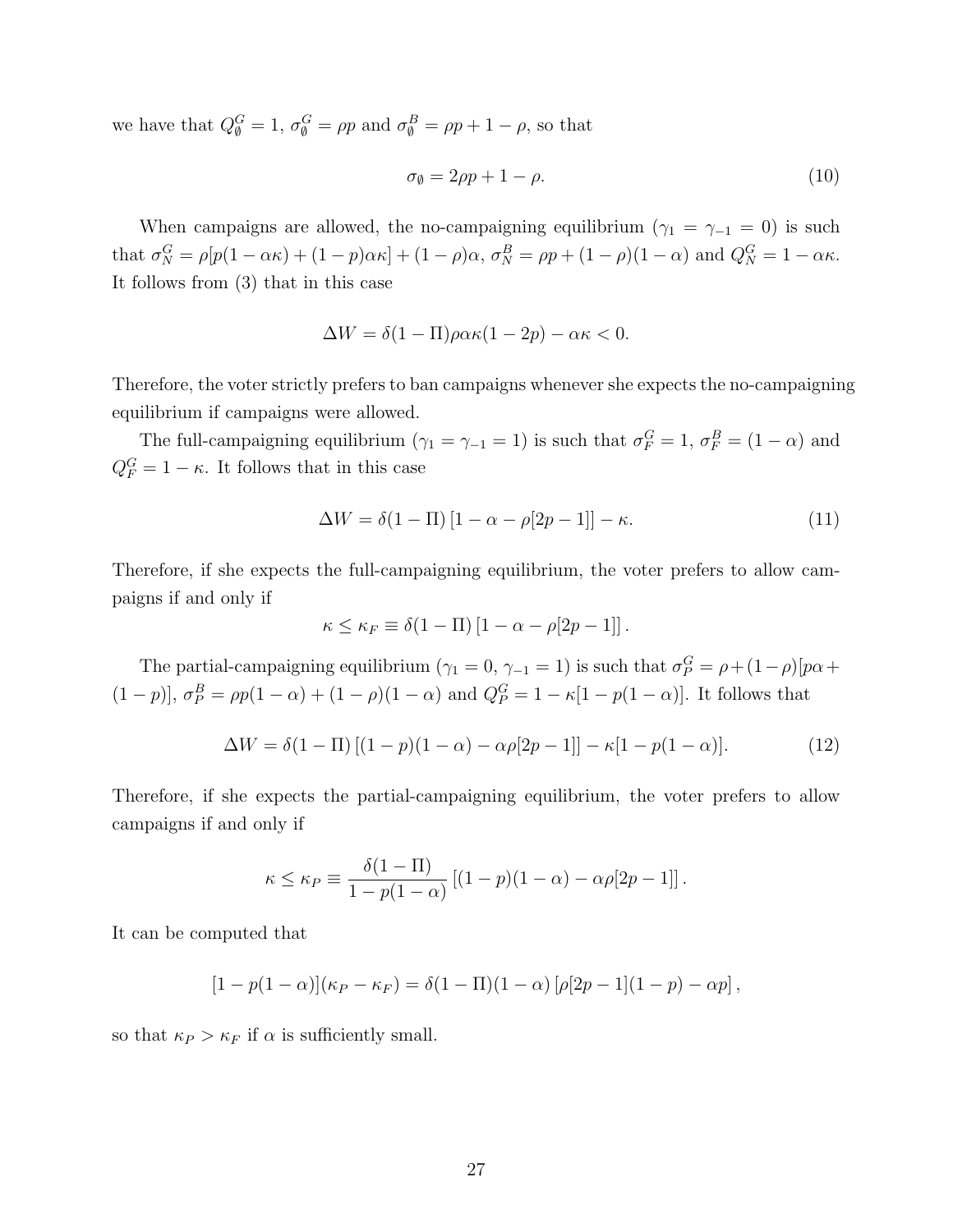Finally, we have that

$$
\frac{W_P - W_F}{\Pi} = (1 - \alpha) [\delta(1 - \Pi) [\rho[2p - 1] - p] + p\kappa],
$$

so that the voter prefers partial to full campaigns if and only if

$$
\kappa \geq \kappa^{PF} \equiv \delta(1 - \Pi) \left[ 1 - \frac{\rho}{\rho(2p - 1)} \right].
$$

Note that  $1/2 < p < 1$  implies that  $\kappa^{PF} > 0$ . We have that

$$
\kappa^F - \kappa^{PF} = \delta(1 - \Pi) \left[ \rho (2p - 1)^{1 - p} / p - \alpha \right],
$$

so that  $\kappa^F > \kappa^{PF}$  if  $\alpha$  is sufficiently small.

Finally, note that  $\kappa^P < \delta(1 - \Pi)$  and that

$$
\kappa^{F} - \delta(1 - \Pi)(1 - \rho) = \delta(1 - \Pi) [2\rho(1 - p) - \alpha],
$$

so that  $\kappa^F > \delta(1-\Pi)(1-\rho)$  if  $\alpha$  is sufficiently small. Therefore, by Proposition 2, the full campaigning equilibrium exists for all  $\kappa \leq \kappa^P$  and the partial campaigning equilibrium exists for all  $\kappa^F \leq \kappa \leq \kappa^P$ .

**Proof of Corollary 1.** For the full-campaigning equilibrium, the welfare impact of allowing campaigns is given by (11). This expression is decreasing in  $\alpha$ ,  $p$ ,  $\kappa$  and  $\rho$ .

For the partial-campaigning equilibrium, the welfare impact of allowing campaigns is given by (12). This expression is decreasing in  $\alpha$ ,  $\kappa$  and  $\rho$ . For p, note that the derivative can be written as  $[\kappa-\delta(1-\Pi)](1-\alpha)-\delta(1-\Pi)2\alpha\rho$ . From Part 3 of Proposition 2, the partial campaigning equilibrium only exists if  $\delta(1 - \Pi) > \kappa$ , therefore this derivative is negative.

**Proof of Lemma 3.** Suppose that  $\beta_{-1} = 0$ . Then from Lemma 4 we have  $\eta(1,1) = 1$ , because  $p > 1/2$  and  $\tilde{\gamma}_S \ge \alpha$ . But then in (5) the term  $[\eta(1,1) - \eta(1,0)]$  is non-negative, and therefore  $\rho[\eta(1,1) - \eta(1,0)] + 1 - \rho > 0$ . This contradicts  $\beta_{-1} = 0$ .

Similarly, suppose that  $\beta_1 = 0$ . Then from Lemma 4 we have  $\eta(-1,0) = 0$  because  $p > 1/2$ . But then in (5) the term  $[\eta(-1, 1) - \eta(-1, 0)]$  is non-negative, and therefore  $\rho[\eta(-1, 1) - \eta(-1, 0)] + 1 - \rho > 0$ . This contradicts  $\beta_1 = 0$ .

Proof of Proposition 4. From Lemma 3, non-partisan bureaucrats always campaign for bad politicians in any equilibrium with strong political control, so that we can set  $\beta_S = 1$  in all expressions from Part 1 of Lemma 4. Let  $\tilde{p} \equiv p(1-\kappa) + (1-p)\kappa$ . Although the statement of Proposition 2 assumes that  $\alpha$  is small, we included the equilibrium results for all values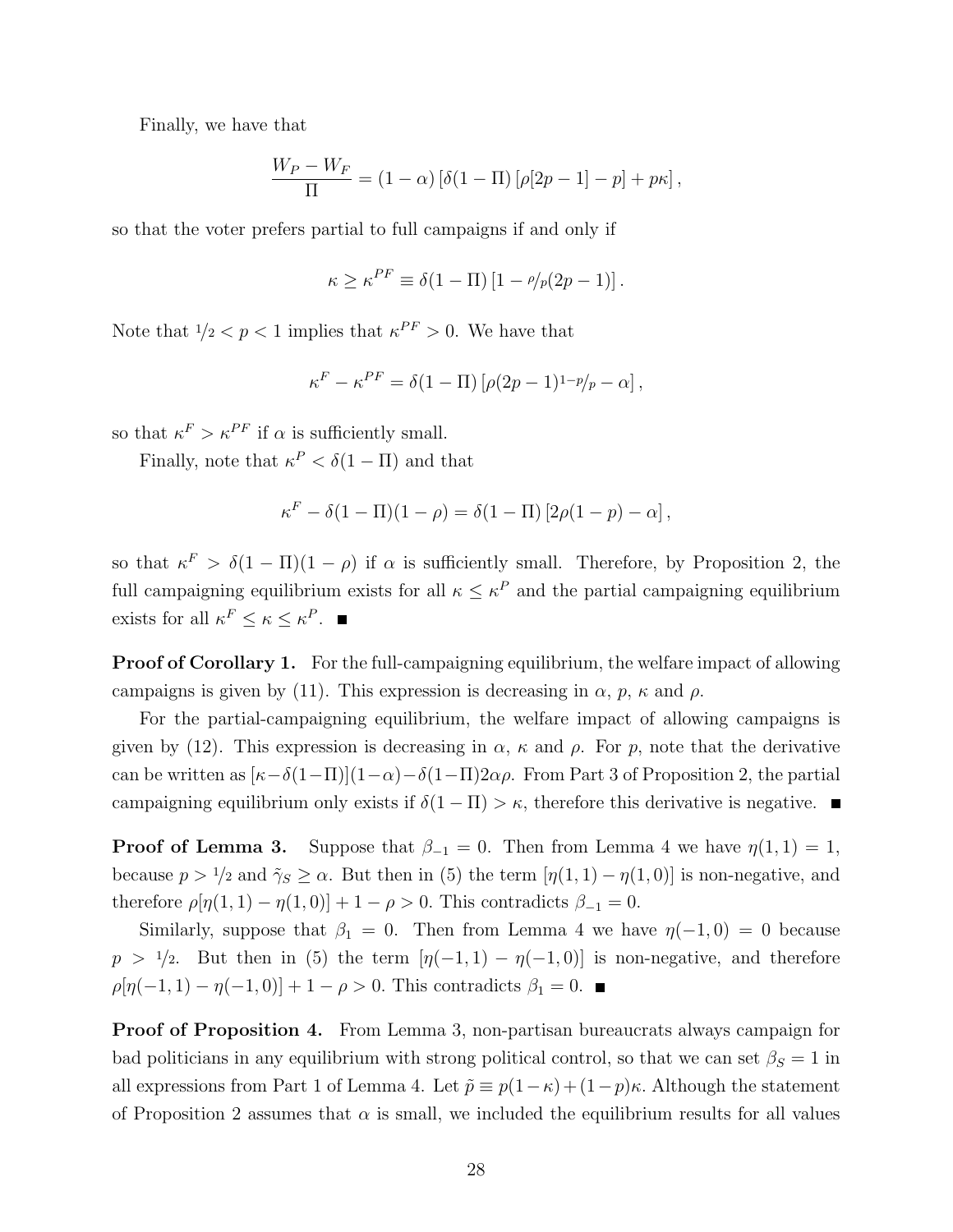of  $\alpha$  in our proof. In the case of strong political control, there are many cases to consider for arbitrary  $\alpha$ , so that we prove our results for  $\alpha$  small here, and describe equilibria for  $\alpha$ high in Appendix A.1. To this end, assume that  $\alpha < \min(\frac{1-p-p(1-\kappa)}{\kappa(1-p)}, \frac{1-p}{p})$  $\frac{-p}{p}$ ).

Consider an equilibrium in which good politicians never ask bureaucrats to campaign, i.e., such that  $\gamma_{-1} = \gamma_1 = 0$ . It follows from Lemma 4 and  $\alpha < \frac{1-p}{\tilde{p}}$  that  $\eta(1,0) = \eta(-1,0) = 1$ and  $\eta(1,1) = \eta(-1,1) = 0$ . Therefore, both (4) and (5) are independent of S, and the former reduces to  $\kappa \geq \delta(1 - \Pi)[1 - 2\rho]$  while the latter reduces to  $\rho \leq \frac{1}{2}$ .

Consider an equilibrium in which good politicians only ask bureaucrats to campaign following the unpopular policy, i.e., such that  $\gamma_1 = 0$  and  $\gamma_{-1} = 1$ . It follows from Lemma 4 and  $\alpha < \frac{1-p}{p} < \frac{1-p}{\tilde{p}}$  $\frac{-p}{\tilde{p}}$  that  $\eta(1,0) = 1$  and  $\eta(1,1) = \eta(-1,1) = 0$ , while  $\eta(-1,0)$  is undetermined because the voter is indifferent. Suppose that  $\eta(-1,0) = 1$ . If  $S = 1$ , then (4) reduces to  $\kappa \geq \delta(1-\Pi)[1-2\rho]$ , while if  $S = -1$ , (4) reduces to  $\kappa \leq \delta(1-\Pi)[1-2\rho]$ . Clearly, this type of equilibrium does not typically exist, so that we ignore it from now on. Now suppose that  $\eta(-1,0) = 0$ . If  $S = 1$ , then (4) reduces to  $\kappa \geq \delta(1 - \Pi)[1 - 2\rho]$ , while if S = −1, then (4) reduces to  $\kappa \leq \delta(1-\Pi)[1-\rho]$ . Furthermore, if S = 1 then (5) is always satisfied, while if  $S = -1$ , (5) reduces to  $\rho \leq 1/2$ .

Consider an equilibrium in which good politicians only ask bureaucrats to campaign following the popular policy, i.e., such that  $\gamma_1 = 1$  and  $\gamma_{-1} = 0$ . It follows from Lemma 4 and  $\alpha < \frac{1-p-p(1-\kappa)}{\kappa(1-p)}$  that  $\eta(-1,0) = 1$  and  $\eta(1,1) = \eta(-1,1) = 0$ , while  $\eta(1,0)$  is undetermined because the voter is indifferent. As above, an equilibrium typically does not exist if  $\eta(1,0)$  = 1, so suppose that  $\eta(1,0) = 0$ . If  $S = 1$ , then (4) reduces to  $\kappa \leq \delta(1 - \Pi)[1 - \rho]$ , while if S = −1, then (4) reduces to  $\kappa \geq \delta(1-\Pi)[1-2\rho]$ . Furthermore, if  $S = -1$  then (5) is always satisfied, while if  $S = 1$ , (5) reduces to  $\rho \leq \frac{1}{2}$ .

Consider an equilibrium in which good politicians always ask bureaucrats to campaign, i.e., such that  $\gamma_1 = \gamma_{-1} = 1$ . It follows from Lemma 4 that  $\eta(1,1) = 1$  and  $\eta(-1,1) = 0$ , while  $\eta(1,0)$  and  $\eta(-1,0)$  are undetermined because the voter is indifferent. First, suppose that  $\eta(1,0) = \eta(-1,0) = 1$ . If  $S = -1$ , then (4) reduces to  $\rho \leq \frac{\delta(1-\Pi)-\kappa}{\delta(1-\Pi)}$  $\delta(1-\Pi)$ 1  $\frac{1}{2-\kappa}$  and if  $S=1$ then (4) reduces to  $\rho \leq \frac{\delta(1-\Pi)-\kappa}{\delta(1-\Pi)}$  $\delta(1-\Pi)$ 1  $\frac{1}{1+\kappa}$ . Note that the first condition guarantees  $\rho < \frac{1}{2}$ , so that (5) is satisfied for all S. Second, suppose that  $\eta(1,0) = 1$  and  $\eta(-1,0) = 0$ . If  $S = -1$ , then (4) reduces to  $\rho \leq \frac{\delta(1-\Pi)-\kappa}{\delta(1-\Pi)}$  $\delta(1-\Pi)$ 1  $\frac{1}{1+\kappa}$ , which implies that if  $S=1$  then (4), which reduces to  $\rho \leq \frac{\delta(1-\Pi)-\kappa}{\delta(1-\Pi)}$  $\delta(1-\Pi)$ 1  $\frac{1}{1-\kappa}$ , is also satisfied. Also, (5) is satisfied for all S. Third, suppose that  $\eta(-1,0) = 1$  and  $\eta(1,0) = 0$ . If  $S = -1$ , then (4) reduces to  $\rho \leq \frac{\delta(1-\Pi)-\kappa}{\delta(1-\Pi)}$  $\delta(1-\Pi)$ 1  $\frac{1}{2-\kappa}$ , which implies that if  $S = 1$  then (4), which reduces to  $\rho \leq \frac{\delta(1-\Pi)-\kappa}{\delta(1-\Pi)}$  $\delta(1-\Pi)$ 1  $\frac{1}{\kappa}$ , is satisfied, and that further (5) is satisfied for all S because  $\rho < \frac{1}{2}$ . Finally, suppose that  $\eta(-1,0) = \eta(1,0) = 0$ . If  $S = -1$ , then (4) reduces to  $\rho \leq \frac{\delta(1-\Pi)-\kappa}{\delta(1-\Pi)}$  $\delta(1-\Pi)$ 1  $\frac{1}{1-\kappa}$  and if  $S=1$ , then (4) reduces to  $\rho \leq \frac{\delta(1-\Pi)-\kappa}{\delta(1-\Pi)}$  $\delta(1-\Pi)$ 1  $\frac{1}{\kappa}$ , and furthermore (5) is satisfied for all S. Because  $\min\{\frac{1}{1-\epsilon}\}$  $\frac{1}{1-\kappa}, \frac{1}{\kappa}$  $\frac{1}{\kappa} \} < \frac{1}{2-}$  $\frac{1}{2-\kappa}, \frac{1}{1+\kappa}$  $\frac{1}{1+\kappa}$ , these final conditions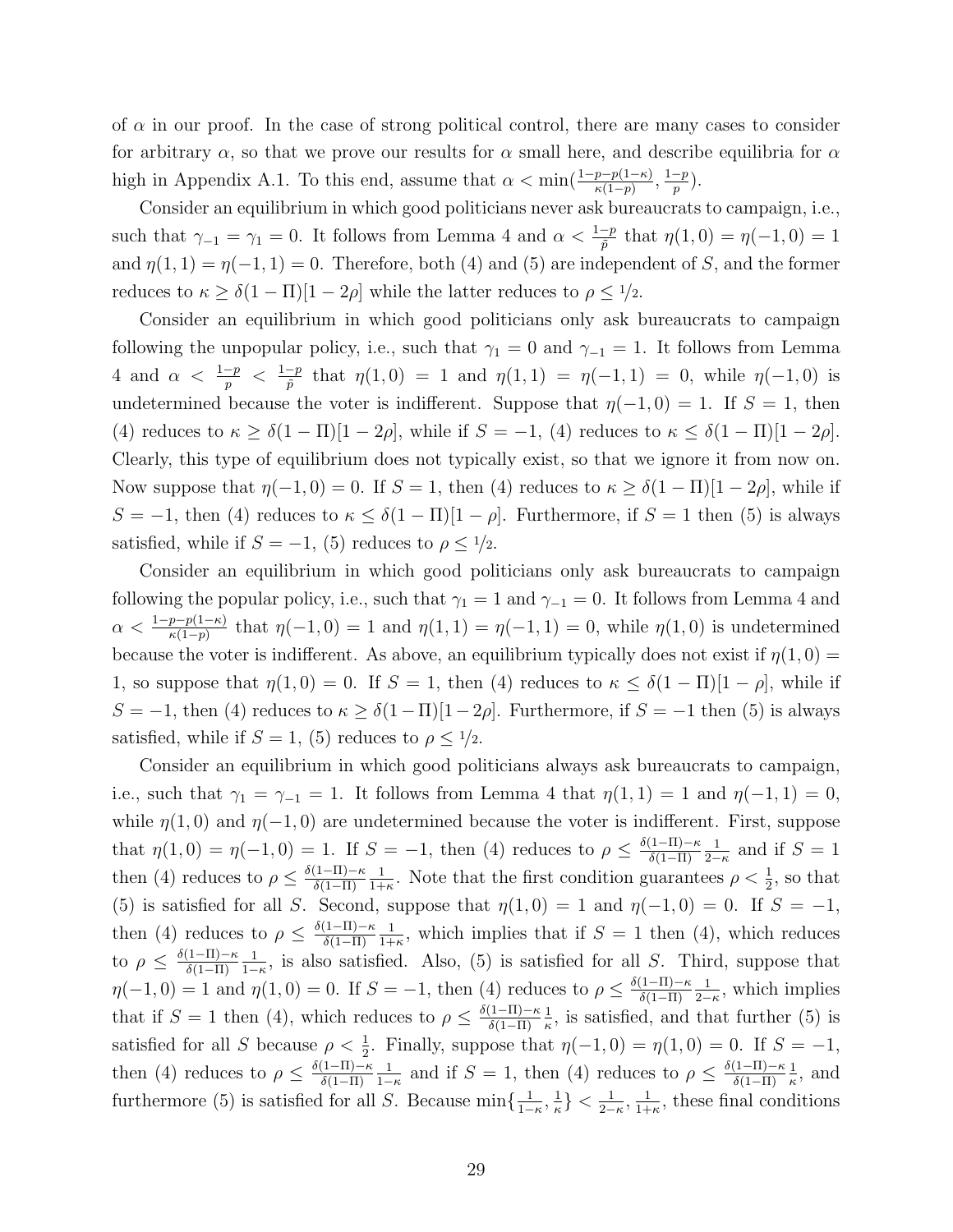are the weakest among all four cases, which explains the condition in Part 4 of Proposition 4.  $\blacksquare$ 

**Proof of Proposition 5.** When campaigns are allowed,  $Q_A^G = 1 - \kappa[\alpha + (1 - \alpha)(p\gamma_1 + p\gamma_2)]$  $(1-p)\gamma_{-1}$ ]. When they are prohibited,  $Q_{\emptyset}^G = 1$ , so that

$$
Q_A^G - Q_\emptyset^G = -\kappa [\alpha + (1 - \alpha)(p\gamma_1 + (1 - p)\gamma_{-1})] < 0. \tag{13}
$$

The policy impact of campaigns is always negative. For the impact of selection, start by observing that, when political activities are allowed, bad politicians always campaign (Lemma 3) and are therefore always reelected by impressionable voters. Thus, the likelihood of successful electoral screening under a bad politician is given by

$$
\sigma_A^B = \rho[p(1 - \eta(-1, 1)) + (1 - p)(1 - \eta(1, 1))]
$$
\n(14)

Good politicians are reelected by impressionable voters when there is a campaign, which has probability  $\Gamma \equiv p\tilde{\gamma}_1 + (1-p)\tilde{\gamma}_{-1}$ . Using this observation, the likelihood of successful electoral screening under a good politician is as follows.

For  $\eta(1,0) = \eta(-1,0) = \eta(1,1) = 1$  and  $\eta(-1,1) = 0$ ,

$$
\sigma_A^G = \rho [p(1 - \tilde{\gamma}_1 \kappa) + (1 - p)(1 - \tilde{\gamma}_{-1}(1 - \kappa))] + (1 - \rho)\Gamma
$$
\n(15)

For  $\eta(1,0) = \eta(-1,0) = 1$  and  $\eta(1,1) = \eta(-1,1) = 0$ ,

$$
\sigma_A^G = \rho(1 - \alpha)[p(1 - \gamma_1) + (1 - p)(1 - \gamma_{-1})] + (1 - \rho)\Gamma
$$
\n(16)

For  $\eta(1,0) = 1$  and  $\eta(1,1) = \eta(-1,0) = \eta(-1,1) = 0$ .

$$
\sigma_A^G = \rho p (1 - \alpha)(1 - \gamma_1) + (1 - \rho) \Gamma \tag{17}
$$

For  $\eta(1, 1) = \eta(1, 0) = 1$  and  $\eta(-1, 0) = \eta(-1, 1) = 0$ ,

$$
\sigma_A^G = \rho[p(1 - \tilde{\gamma}_1 \kappa) + (1 - p)\tilde{\gamma}_{-1} \kappa] + (1 - \rho)\Gamma
$$
\n(18)

For  $\eta(1, 1) = \eta(-1, 0) = 1$  and  $\eta(1, 0) = \eta(-1, 1) = 0$ ,

$$
\sigma_A^G = \rho [p\tilde{\gamma}_1(1-\kappa) + (1-p)(\tilde{\gamma}_{-1}\kappa + (1-\alpha)(1-\gamma_{-1}))] + (1-\rho)\Gamma
$$
 (19)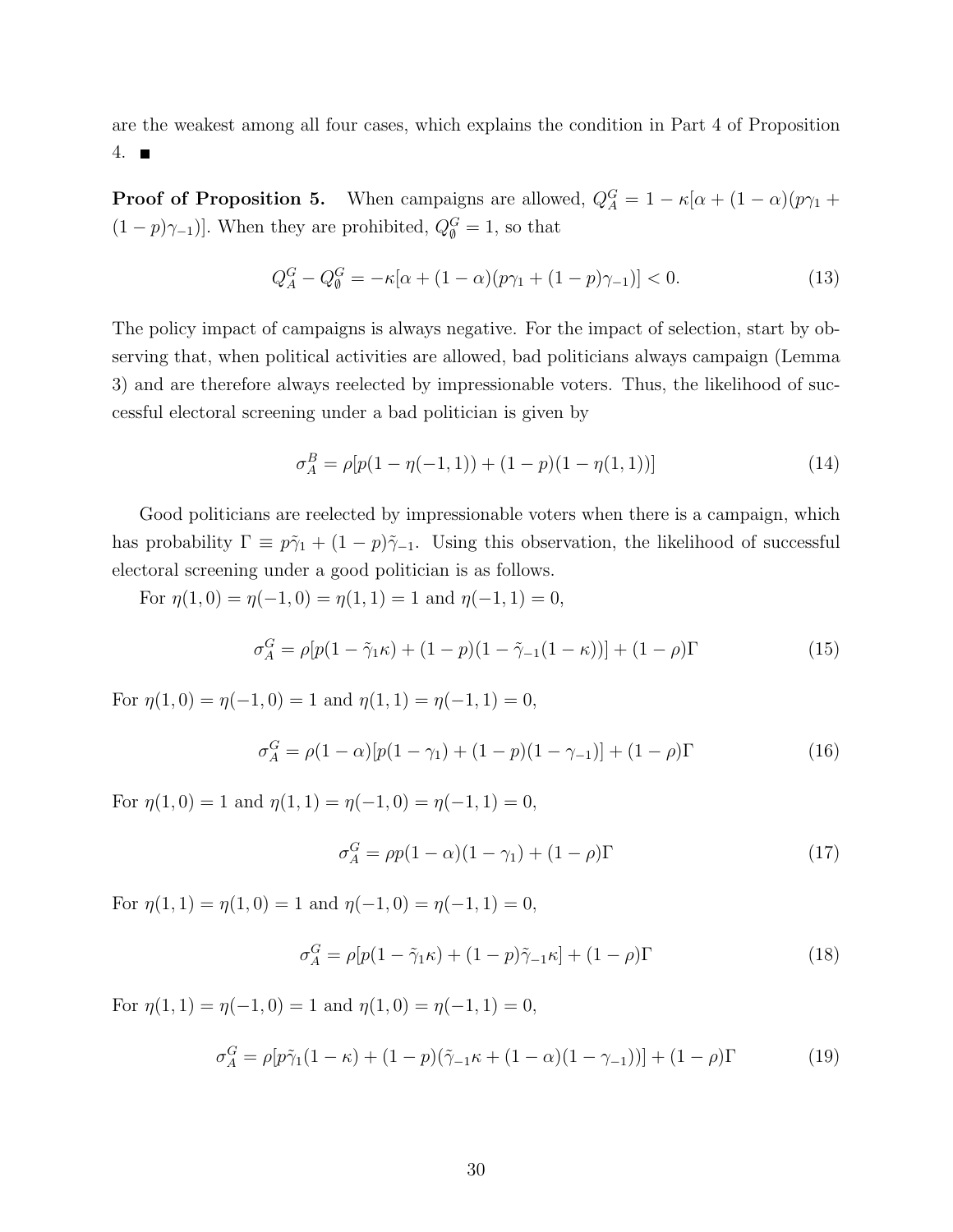For  $\eta(-1,0) = 1$  and  $\eta(1,1) = \eta(1,0) = \eta(-1,1) = 0$ ,

$$
\sigma_A^G = \rho (1 - \alpha)(1 - p)(1 - \gamma_{-1}) + (1 - \rho)\Gamma
$$
\n(20)

For  $\eta(1, 1) = 1$  and  $\eta(-1, 0) = \eta(1, 0) = \eta(-1, 1) = 0$ ,

$$
\sigma_A^G = \rho[p\tilde{\gamma}_1(1-\kappa) + (1-p)\tilde{\gamma}_{-1}\kappa] + (1-\rho)\Gamma \tag{21}
$$

We now consider each of the equilibria in Proposition 4 in turn.

1. Consider  $\gamma_{-1} = \gamma_1 = 0$ . For,  $\eta(1,0) = \eta(-1,0) = 1$  and  $\eta(1,1) = \eta(-1,1) = 0$ , the likelihood of successful screening under a good politician is given by (16). This becomes

$$
\sigma^G_A = \rho(1-\alpha) + (1-\rho)\alpha,
$$

while  $\sigma_A^B = \rho$  from (14). From (3), (13), and (10), we find

$$
\Delta W = (1 - \Pi)\delta \left[ \rho (2(1 - p) - \alpha) + (1 - \rho)(\alpha - 1) \right] - \alpha \kappa. \tag{22}
$$

The first term inside the brackets is positive because  $2(1-p) > \frac{1-p}{\tilde{p}} \ge \alpha$ , where the last inequality is necessary for this equilibrium to exist (Proposition 4). Thus, sophisticated voters' ability to screen always improves in this case. Clearly, the second term in the brackets is negative: impressionable voters always lose from campaigns. Since  $\rho(1-p) < \rho$ , the term in brackets is less than  $(1-\alpha)(2\rho-1)$ , which is negative as  $\rho < 1/2$  in this equilibrium. The overall welfare effect of campaigns is negative.

2. Consider  $\gamma_{-1} = 1$ ,  $\gamma_1 = 0$ . When  $\eta(1,0) = 1$  and  $\eta(-1,0) = \eta(1,1) = \eta(-1,1) = 0$ , (17) yields

$$
\sigma_A^G = \rho p(1-\alpha) + (1-\rho)(1-p+\alpha p)
$$

and (14) yields  $\sigma_A^B = \rho$ . Using (3), (13), and (10), we get

$$
\Delta W = (1 - \Pi)\delta[\rho(1 - p - \alpha p) + (1 - \rho)p(\alpha - 1)] - \kappa(1 - p(1 - \alpha)).
$$
 (23)

Because  $1 - p > \alpha p$  (Proposition 4), the first term in brackets is positive: sophisticated voters' ability to screen always improves. The second term is negative: campaigns hurt impressionable voters. Since  $\rho < 1/2$ , the term in brackets is less than  $\frac{1}{2}(1-p-\alpha p -p(1-p))$  $(\alpha)$ ) =  $\frac{1}{2}(1 - 2p) < 0$ . Thus,  $\Delta W < 0$ .

3. Consider  $\gamma_{-1} = 0$  and  $\gamma_1 = 1$ . For  $\eta(-1, 0) = 1$  and  $\eta(1, 0) = \eta(1, 1) = \eta(-1, 1) = 0$ ,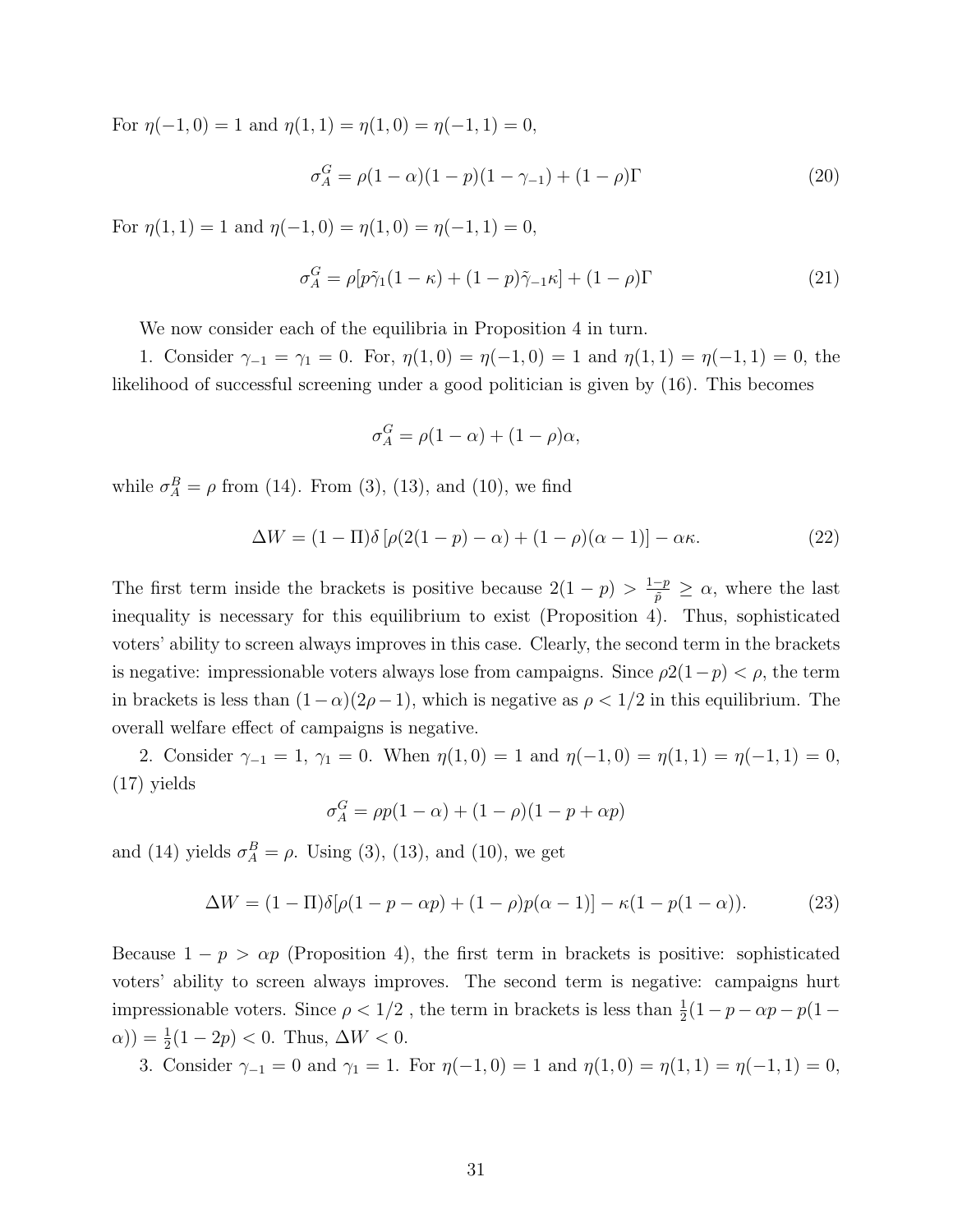(20) gives

$$
\sigma_A^G = \rho(1 - \alpha)(1 - p) + (1 - \rho)(\alpha + (1 - \alpha p))
$$

and (14) gives  $\sigma_A^B = \rho$ . Using (3), (13), and (10), we get

$$
\Delta W = (1 - \Pi)\delta[\rho(1 + (1 - p)(1 - \alpha) - 2p) + (1 - \rho)(\alpha - 1)(1 - p)] - \kappa(\alpha + (1 - \alpha)p)
$$
 (24)

The first term in brackets may be positive or negative. The second term in brackets is negative: campaigns hurt impressionable voters. Collecting terms, the expression in brackets is  $[1 - 2p + (2p - 1)(1 - \alpha)(1 - p)] < 0$ , the overall welfare effect of campaigns is therefore negative.

4. Finally, consider  $\gamma_{-1} = \gamma_1 = 1.$  (i) If the voter sets  $\eta(1,1) = \eta(1,0) = \eta(-1,0) = 1$  and  $\eta(-1, 1) = 0$ , (15) gives

$$
\sigma_A^G = \rho \tilde{p} + 1 - \rho
$$

and (14) gives  $\sigma_A^B = \rho p$ . Using (3), (13), and (10), we get

$$
\Delta W = (1 - \Pi)\delta\rho(\tilde{p} - p) - \kappa < 0. \tag{25}
$$

Here sophisticated voters lose from the possibility of campaigns, while impressionable voters' welfare is unchanged.

(ii) Suppose the voter sets  $\eta(1,1) = \eta(1,0) = 1$  and  $\eta(-1,1) = \eta(-1,0) = 0$ . Then because (18) is the same as (15), the same argument yields  $\Delta W < 0$ .

(iii) Suppose the voter sets  $\eta(1,1) = \eta(-1,0) = 1$  and  $\eta(-1,1) = \eta(1,0) = 0$ . Then because (19) is the same as (15), the same argument yields  $\Delta W < 0$ .

(iv) Suppose the voter sets and  $\eta(1,1) = 1$  and  $\eta(-1,1) = \eta(-1,0) = \eta(1,0) = 0$ . Then because (21) is the same as (15), the same argument yields  $\Delta W < 0$ .

**Proof of Corollary 2.** For the no-campaigning equilibrium, (22) is increasing in  $\rho$  and decreasing in  $\kappa$  and p. For  $\alpha$ , note that the derivative is  $(1-\Pi)\delta(1-2\rho) - \kappa$  which is negative in this equilibrium (Proposition 4 part 1).

For the equilibrium with  $\gamma_{-1} = 1$  and  $\gamma_1 = 0$ , (23) is increasing in  $\rho$  and decreasing in  $\kappa$ . For p, the derivative is  $(1-\Pi)\delta(\alpha-1-2\rho\alpha)+\kappa(1-\alpha)$ , which is negative in this equilibrium (Proposition 4 part 2). For  $\alpha$ , the derivative is  $(1 - \Pi)\delta p(1 - 2\rho) - \kappa p$  which is negative in this equilibrium.

For the equilibrium with  $\gamma_{-1} = 0$  and  $\gamma_1 = 1$ , (24) is increasing in  $\rho$  and decreasing in  $\kappa$ and p. For  $\alpha$ , the derivative is  $(1 - \Pi)\delta(1 - p)(1 - 2\rho) - \kappa(1 - p)$ , which is negative in this equilibrium (Proposition 4 part 3).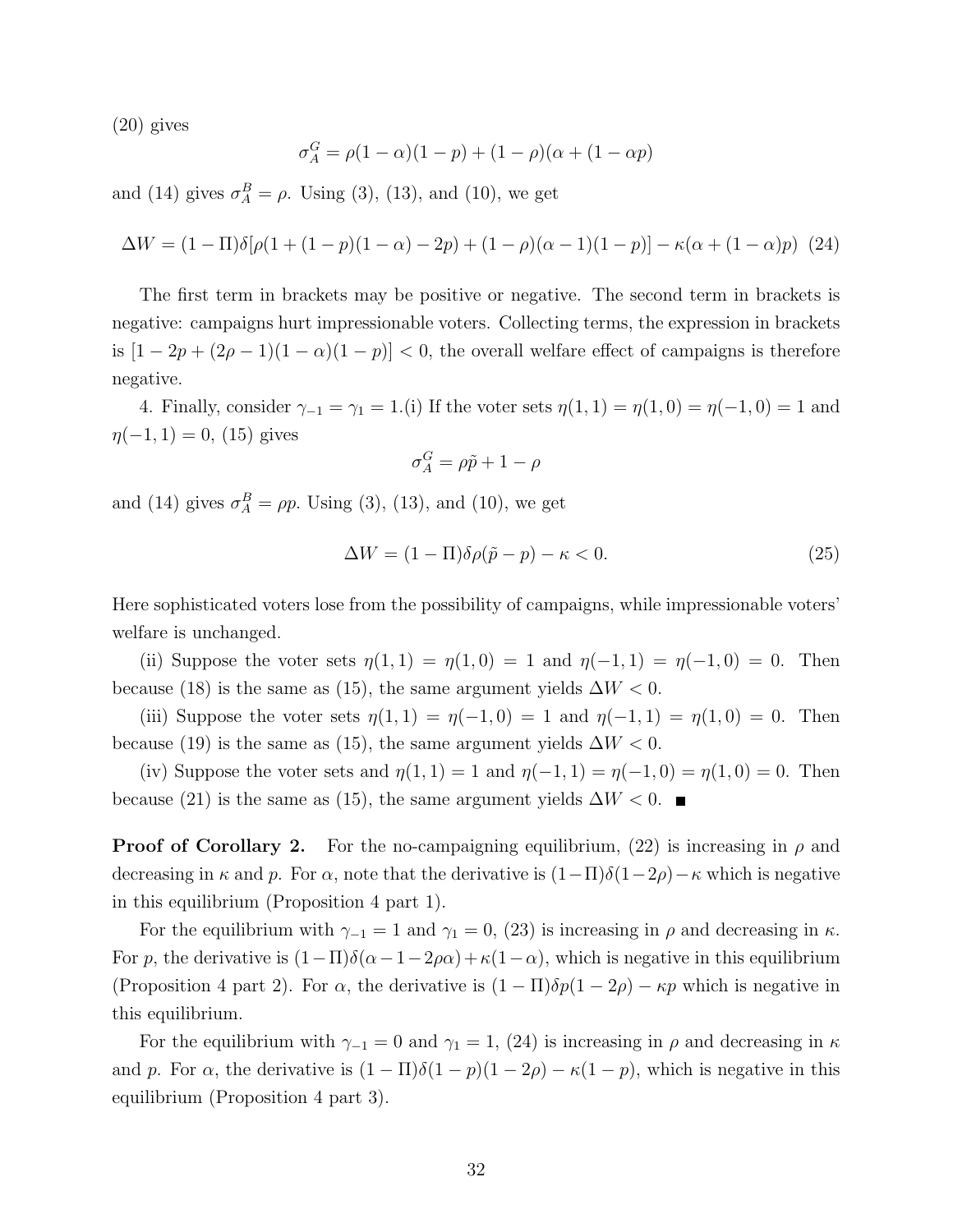For the full-campaigning equilibrium, (25) is unaffected by  $\alpha$ , and decreasing in  $\kappa$ , p, and  $ρ.$ 

### A.1 Equilibria with strong political control when  $\alpha$  is not small

We show that the result from Proposition 5 that banning campaigns is optimal under strong political control holds even if we relax the restriction that  $\alpha$  is small. We begin by describing the new equilibria that arise in this case.

Proposition 6 Consider the model with strong political control. In addition to the equilibria from Proposition 4, the following equilibria can exist.

- 1. If  $\alpha \geq \frac{1-p}{\tilde{p}}$ , then an equilibrium with no campaigns  $(\gamma_{-1} = \gamma_1 = 0)$  exists if and only  $\tilde{p}$ if  $\rho \leq 1/2$  and  $\kappa \geq \delta(1-\Pi) \max\left\{\frac{1-2\rho}{1-\rho\delta(1-\Pi)}, \frac{1-\rho}{1+\rho\delta(1-\Pi)}\right\}$ . In this equilibrium, the voter sets  $\eta(1,1) = \eta(1,0) = \eta(-1,0) = 1$  and  $\eta(-1,1) = 0$ .
- 2. If  $\alpha \geq \frac{1-p}{\tilde{p}}$  $\frac{-p}{\tilde{p}}$ , then an equilibrium with campaigns following the unpopular policy only  $(\gamma_{-1} = 1, \gamma_1 = 0)$  exists if and only if  $\rho \leq \frac{1}{2}$  and either
	- (a)  $\frac{\delta(1-\Pi)(1-\rho)}{1+\rho\delta(1-\Pi)} \leq \kappa \leq \frac{\delta(1-\Pi)(1-2\rho)}{1-\rho\delta(1-\Pi)}$ . In this case the voter sets  $\eta(1,0) = \eta(1,1) =$  $\eta(-1,0) = 1$  and  $\eta(-1,1) = 0$ .
	- (b)  $\frac{\delta(1-\Pi)(1-\rho)}{1+\rho\delta(1-\Pi)} \leq \kappa \leq \frac{\delta(1-\Pi)(1-\rho)}{1-\rho\delta(1-\Pi)}$ . In this case the voter sets  $\eta(1,0) = \eta(1,1) = 1$  and  $\eta(-1,0) = \eta(-1,1) = 0.$
- 3. If  $\alpha \geq \frac{1-p-p(1-\kappa)}{\kappa(1-p)}$  $\frac{p-p(1-\kappa)}{\kappa(1-p)}$ , then an equilibrium with campaigns following the popular policy only  $(\gamma_{-1} = 0, \gamma_1 = 1)$  exists if and only if  $\rho \leq \frac{1}{2}$  and either
	- (a)  $\frac{\delta(1-\Pi)(1-2\rho)}{1-\rho\delta(1-\Pi)} \leq \kappa \leq \frac{\delta(1-\Pi)}{1+\rho\delta(1-\Pi)}$ . In this case the voter sets  $\eta(-1,0) = \eta(1,1) = 1$ and  $\eta(-1, 1) = \eta(1, 0) = 0$ .
	- (b)  $\frac{\delta(1-\Pi)(1-2\rho)}{1-\rho\delta(1-\Pi)} \leq \kappa \leq \frac{\delta(1-\Pi)(1-\rho)}{1+\rho\delta(1-\Pi)}$ . In this case the voter sets  $\eta(-1,0) = \eta(1,1) =$  $n(1,0) = 1$  and  $n(-1,1) = 0$ .

**Proof.** Suppose that  $\gamma_{-1} = \gamma_1 = 0$ . It follows from Lemma 4 and  $\alpha \geq \frac{1-p}{\tilde{n}}$  $\frac{-p}{\tilde{p}}$  that  $\eta(1,0) =$  $\eta(-1,0) = \eta(1,1) = 1$  and  $\eta(-1,1) = 0$ . If  $S = 1$ , (4) reduces to  $\kappa \ge \frac{\delta(1-\Pi)(1-\rho)}{1+\rho\delta(1-\Pi)}$ , while if  $S = -1$ , (4) reduces to  $\kappa \geq \frac{\delta(1-\Pi)(1-2\rho)}{1-\rho\delta(1-\Pi)}$ . Finally, if  $S = 1$ , (5) reduces to  $\rho \leq \frac{1}{2}$ , while if  $S = -1$ , (5) is always satisfied.

Suppose that  $\gamma_{-1} = 1$  and  $\gamma_1 = 0$ . It follows from Lemma 4 and  $\alpha \geq \frac{1-p}{\tilde{p}}$  $\frac{-p}{\tilde{p}}$  that  $\eta(1,0) =$  $\eta(1,1) = 1$  and  $\eta(-1,1) = 0$ , while  $\eta(-1,0)$  is undetermined. First, suppose further that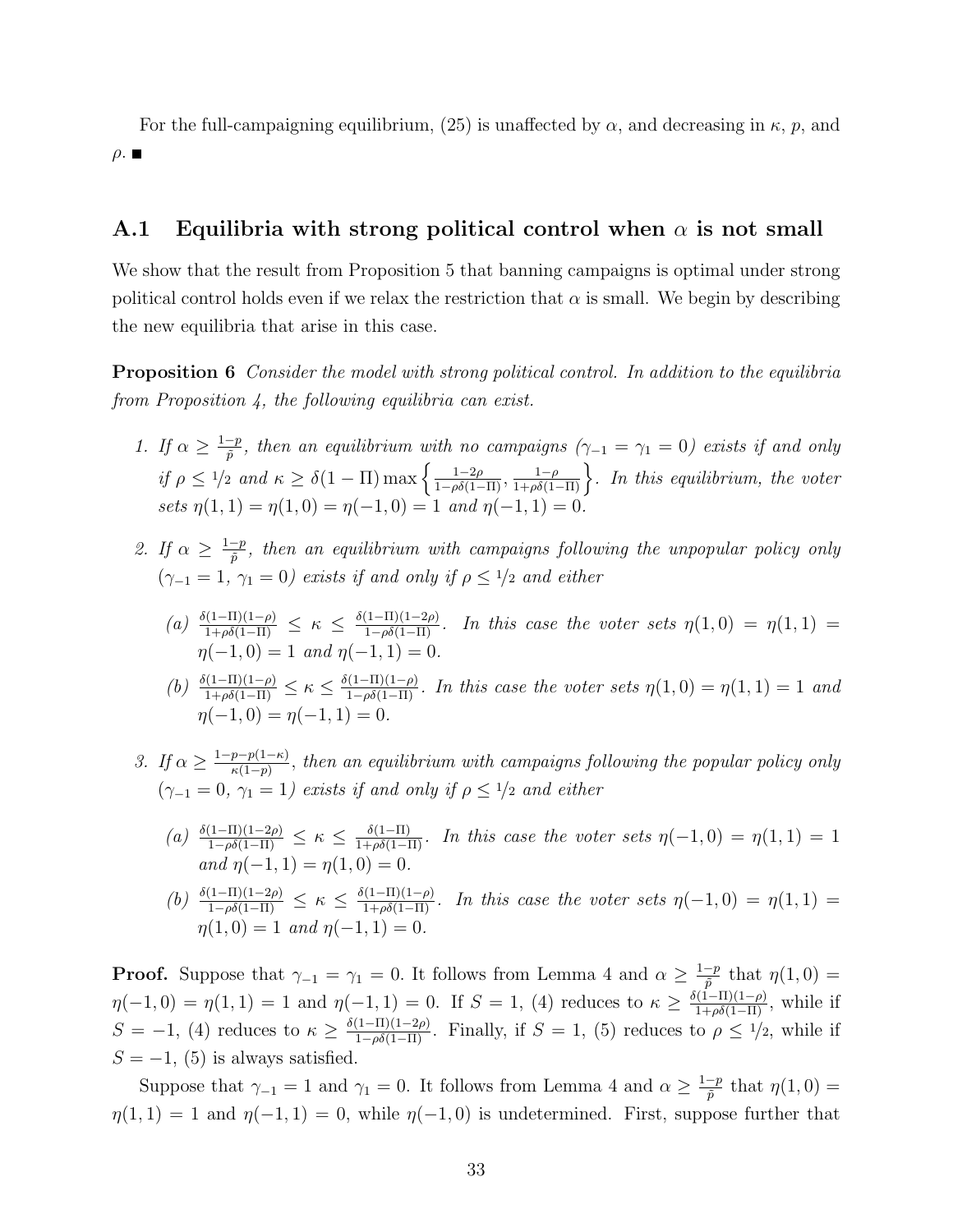$\eta(-1,0) = 1$ . If  $S = 1$ , (4) reduces to  $\kappa \geq \frac{\delta(1-\Pi)(1-\rho)}{1+\rho\delta(1-\Pi)}$ , while if  $S = -1$ , (4) reduces to  $\kappa \leq \frac{\delta(1-\Pi)(1-2\rho)}{1-\rho\delta(1-\Pi)}$ . Finally, if  $S=1$ , (5) reduces to  $\rho \leq 1/2$ , while if  $S=-1$ , (5) is always satisfied. Second, suppose further that  $\eta(-1,0) = 0$ . If  $S = 1$ , (4) reduces to  $\kappa \geq \frac{\delta(1-\Pi)(1-\rho)}{1+\rho\delta(1-\Pi)}$ , while if  $S = -1$ , (4) reduces to  $\kappa \leq \frac{\delta(1-\Pi)(1-\rho)}{1-\rho\delta(1-\Pi)}$ . Finally, (5) is independent of the state and is always satisfied.

Suppose that  $\gamma_{-1} = 0$  and  $\gamma_1 = 1$ . It follows from Lemma 4 and  $\alpha \geq \frac{1-p-p(1-\kappa)}{\kappa(1-p)}$  $\frac{p-p(1-\kappa)}{\kappa(1-p)}$  that  $\eta(-1,0) = \eta(1,1) = 1$  and  $\eta(-1,1) = 0$ , while  $\eta(1,0)$  is undetermined. First, suppose further that  $\eta(1,0) = 0$ . If  $S = 1$ , (4) reduces to  $\kappa \leq \frac{\delta(1-\Pi)}{1+\rho\delta(1-\Pi)}$ , while if  $S = -1$ , (4) reduces to  $\kappa \geq \frac{\delta(1-\Pi)(1-2\rho)}{1-\rho\delta(1-\Pi)}$ . Finally, if  $S=1$ , (5) reduces to  $\rho \leq 1/2$ , while if  $S=-1$ , (5) is always satisfied. Second, suppose further that  $\eta(1,0) = 1$ . If  $S = 1$ , (4) reduces to  $\kappa \leq \frac{\delta(1-\Pi)(1-\rho)}{1+\rho\delta(1-\Pi)}$ , while if  $S = -1$ , (4) reduces to  $\kappa \geq \frac{\delta(1-\Pi)(1-2\rho)}{1-\rho\delta(1-\Pi)}$ . Finally, if  $S = 1$ , (5) reduces to  $\rho \leq \frac{1}{2}$ , while if  $S = -1$ , (5) is always satisfied. ■

We now show that for those new equilibria uncovered by Proposition 6, the welfare effects of allowing bureaucratic campaigns are identical to those of Proposition 5.

Proposition 7 Allowing bureaucrats to campaign always hurts impressionable voters. It may benefit or hurt sophisticated voters. Overall, banning campaigns is always optimal.

**Proof.** The policy impact of campaigns is given by  $(13)$ , and it is still negative. For the impact of selection, we consider each of the equilibria in Proposition 6 in turn.

1. Consider  $\gamma_{-1} = \gamma_1 = 0$ . When  $\eta(1,0) = \eta(-1,0) = \eta(1,1) = 1$  and  $\eta(-1,1) = 0$ , the likelihood of successful screening under a good politician is given by (15). We get

$$
\sigma_A^G = \rho[p(1 - \alpha \kappa) + (1 - p)(1 - \alpha(1 - \kappa))] + (1 - \rho)\alpha,
$$

while (14) reduces to  $\sigma_A^B = \rho p$ . From (3), (13), and (10), we find

$$
\Delta W = (1 - \Pi)\delta[\rho((1 - p)(1 - \alpha) - \alpha\kappa(2p - 1)) + (1 - \rho)(\alpha - 1)] - \alpha\kappa.
$$

The first term inside the brackets may be positive or negative. The second term is negative: allowing campaigns hurts impressionable voters. Combining the terms inside the brackets yields  $[(1-\alpha)(\rho(2-p)-1)+\rho\alpha\kappa(1-2p)] < 0$ , where the inequality follows because  $\rho < 1/2$ . Overall, campaigns hurt voters.

2 Consider  $\gamma_{-1} = 1, \gamma_1 = 0.$ 

2(a). When  $\eta(1,1) = \eta(-1,0) = \eta(1,0) = 1$  and  $\eta(-1,1) = 0$ , (15) yields

$$
\sigma_A^G = \rho[p(1 - \alpha \kappa) + (1 - p)\kappa] + (1 - \rho)[1 - p(1 - \alpha)],
$$